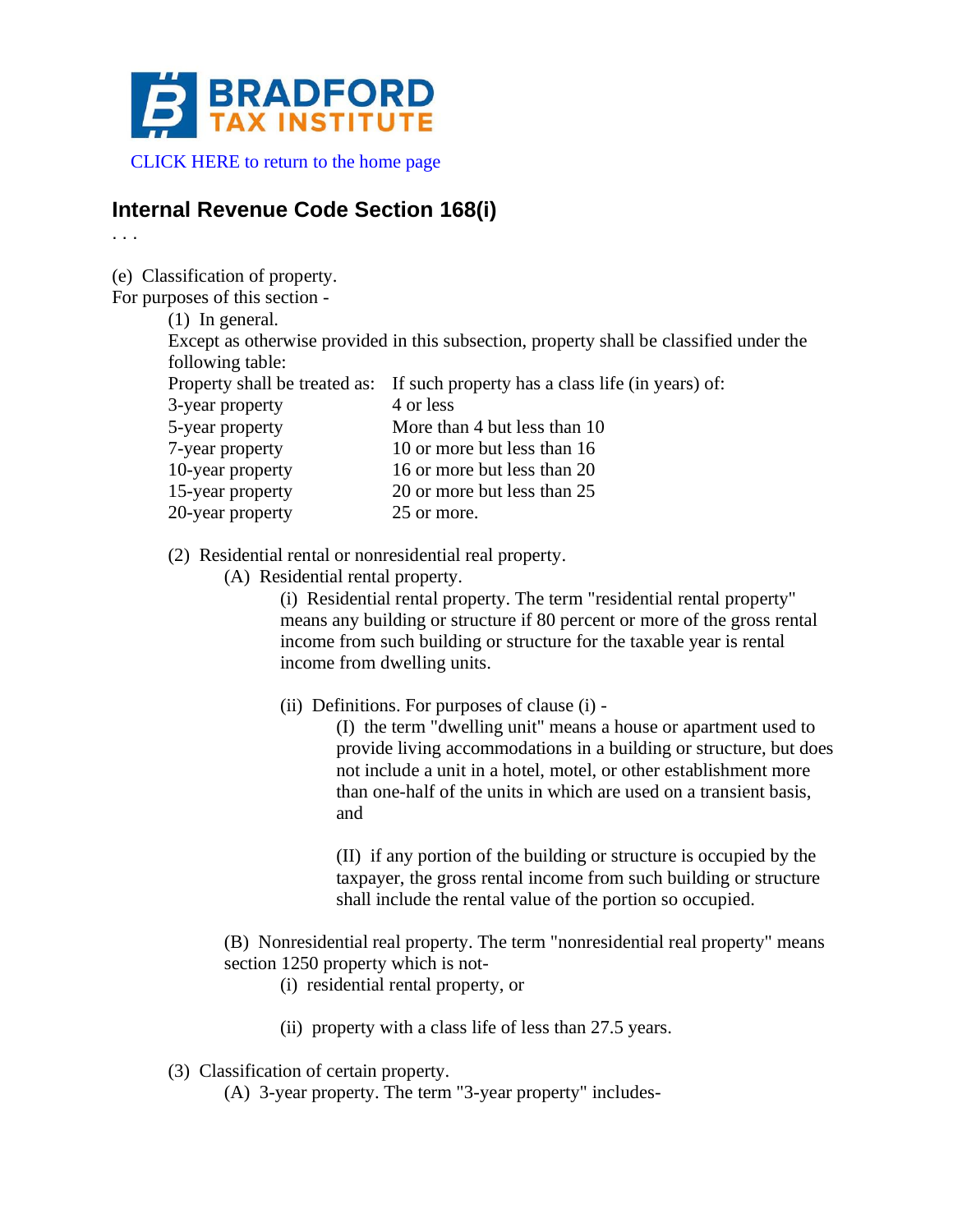(i) any race horse-

(I) which is placed in service before January 1, 2021, and

(II) which is placed in service after December 31, 2020, and which is more than 2 years old at the time such horse is placed in service by such purchaser,

(ii) any horse other than a race horse which is more than 12 years old at the time it is placed in service, and

- (iii) any qualified rent-to-own property.
- (B) 5-year property. The term "5-year property" includes- (i) any automobile or light general purpose truck,
	- (ii) any semi-conductor manufacturing equipment,
	- (iii) any computer-based telephone central office switching equipment,
	- (iv) any qualified technological equipment,

(v) any section 1245 property used in connection with research and experimentation,

(vi) any property which-

(I) is described in subparagraph  $(A)$  of section  $48(a)(3)$  (or would be so described if "solar or wind energy" were substituted for "solar energy" in clause (i) thereof and the last sentence of such section did not apply to such subparagraph ),

(II) is described in paragraph (15) of section 48(l) (as in effect on the day before the date of the enactment [11/5/90] of the Revenue Reconciliation Act of 1990) and has a power production capacity of not greater than 80 megawatts, or

(III) is described in section  $48(1)(3)(A)(ix)$  (as in effect on the date before the date of the enactment of the Revenue Reconciliation Act of 1990), and

(vii) any machinery or equipment (other than any grain bin, cotton ginning asset, fence, or other land improvement) which is used in a farming business (as defined in section  $263A(e)(4)$ ), the original use of which commences with the taxpayer after December 31, 2017.

Nothing in any provision of law shall be construed to treat property as not being described in subclause (I) or (II) of clause (vi) by reason of being public utility property.

(C) 7-year property. The term "7-year property" includes-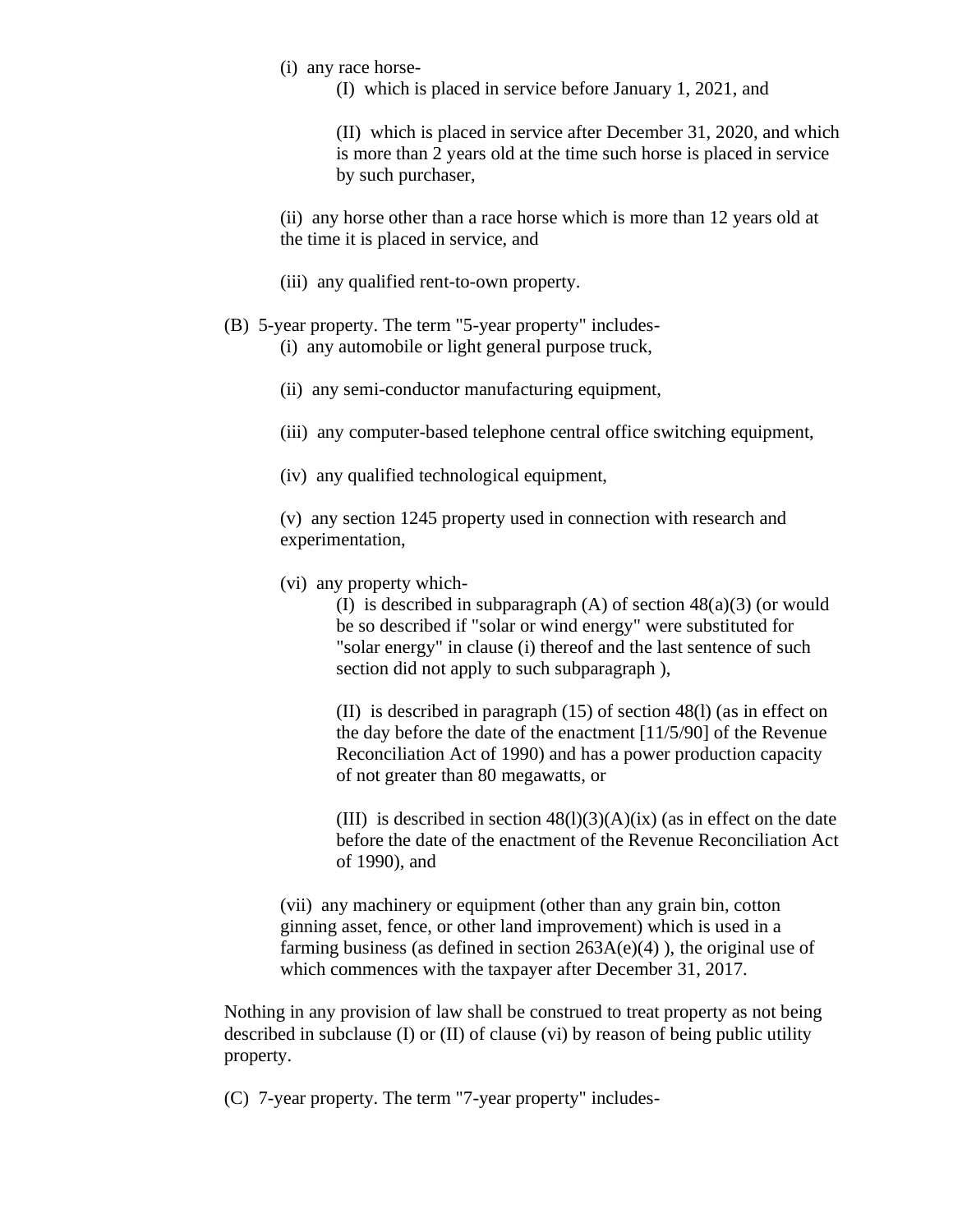- (i) any railroad track
- (ii) any motorsports entertainment complex,
- (iii) any Alaska natural gas pipeline,

(iv) any natural gas gathering line the original use of which commences with the taxpayer after April 11, 2005, and

(v) any property which- (I) does not have a class life, and

> (II) is not otherwise classified under paragraph (2) or this paragraph .

- (D) 10-year property. The term "10-year property" includes- (i) any single purpose agricultural or horticultural structure (within the meaning of subsection  $(i)(13)$ ),
	- (ii) any tree or vine bearing fruit or nuts,
	- (iii) any qualified smart electric meter, and
	- (iv) any qualified smart electric grid system.
- (E) 15-year property. The term "15-year property" includes- (i) any municipal wastewater treatment plant,

(ii) any telephone distribution plant and comparable equipment used for 2-way exchange of voice and data communications,

(iii) any section 1250 property which is a retail motor fuels outlet (whether or not food or other convenience items are sold at the outlet),

(iv) initial clearing and grading land improvements with respect to gas utility property,

(v) any section 1245 property (as defined in section  $1245(a)(3)$ ) used in the transmission at 69 or more kilovolts of electricity for sale and the original use of which commences with the taxpayer after April 11, 2005, and

(vi) any natural gas distribution line the original use of which commences with the taxpayer after April 11, 2005, and which is placed in service before January 1, 2011.

(F) 20-year property. The term "20-year property" means initial clearing and grading land improvements with respect to any electric utility transmission and distribution plant.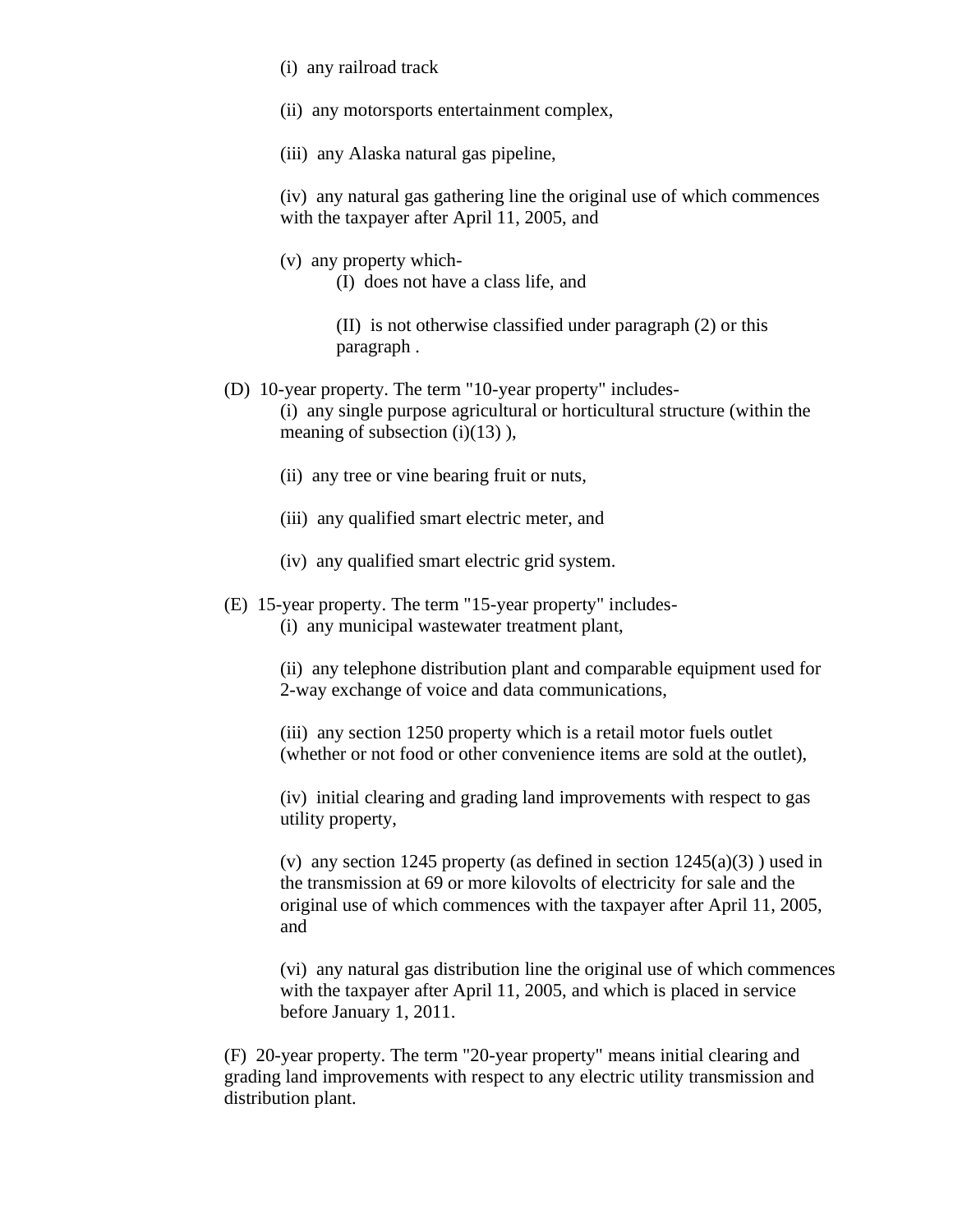(4) Railroad grading or tunnel bore.

The term "railroad grading or tunnel bore" means all improvements resulting from excavations (including tunneling), construction of embankments, clearings, diversions of roads and streams, sodding of slopes, and from similar work necessary to provide, construct, reconstruct, alter, protect, improve, replace, or restore a roadbed or right-ofway for railroad track.

(5) Water utility property.

The term "water utility property" means property-

(A) which is an integral part of the gathering, treatment, or commercial distribution of water, and which, without regard to this paragraph, would be 20 year property, and

- (B) any municipal sewer.
- (6) Qualified improvement property.

(A) In general. The term "qualified improvement property" means any improvement to an interior portion of a building which is nonresidential real property if such improvement is placed in service after the date such building was first placed in service.

(B) Certain improvements not included. Such term shall not include any improvement for which the expenditure is attributable to-

(i) the enlargement of the building,

- (ii) any elevator or escalator,
- (iii) the internal structural framework of the building.
- (7) Repealed.
- (8) Repealed.

(f) Property to which section does not apply.

This section shall not apply to-

(1) Certain methods of depreciation.

Any property if-

(A) the taxpayer elects to exclude such property from the application of this section , and

(B) for the 1st taxable year for which a depreciation deduction would be allowable with respect to such property in the hands of the taxpayer, the property is properly depreciated under the unit-of-production method or any method of depreciation not expressed in a term of years (other than the retirementreplacement-betterment method or similar method).

(2) Certain public utility property.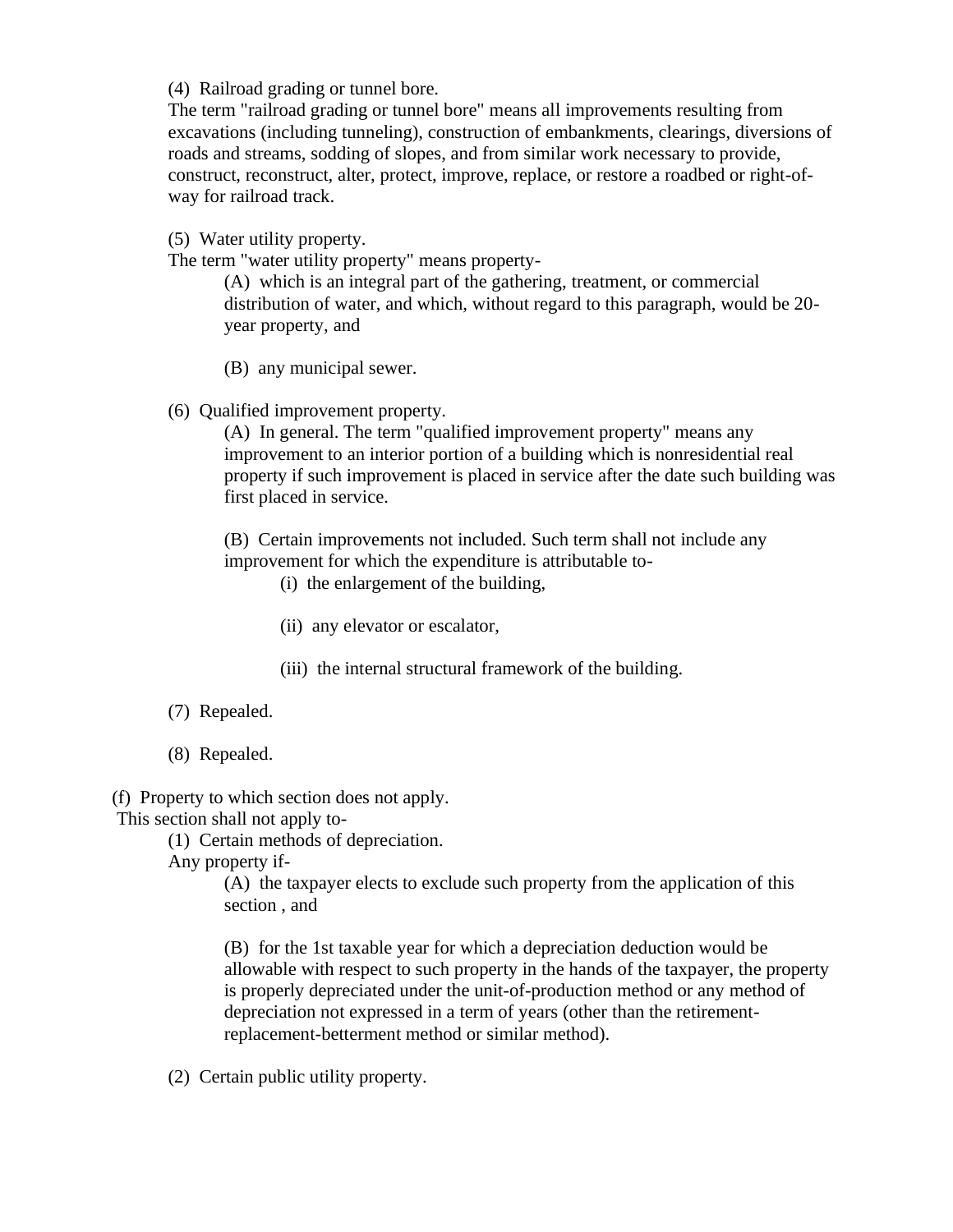Any public utility property (within the meaning of subsection  $(i)(10)$ ) if the taxpayer does not use a normalization method of accounting.

(3) Films and video tape.

Any motion picture film or video tape.

(4) Sound recordings.

Any works which result from the fixation of a series of musical, spoken, or other sounds, regardless of the nature of the material (such as discs, tapes, or other phonorecordings) in which such sounds are embodied.

(5) Certain property placed in service in churning transactions.

(A) In general. Property-

(i) described in paragraph (4) of section 168(e) (as in effect before the amendments made by the Tax Reform Act of 1986), or

(ii) which would be described in such paragraph if such paragraph were applied by substituting "1987" for "1981" and "1986" for "1980" each place such terms appear.

(B) Subparagraph (A)(ii) not to apply. Clause (ii) of subparagraph (A) shall not apply to-

(i) any residential rental property or nonresidential real property,

(ii) any property if, for the 1st taxable year in which such property is placed in service-

> (I) the amount allowable as a deduction under this section (as in effect before the date of the enactment of this paragraph ) with respect to such property is greater than,

(II) the amount allowable as a deduction under this section (as in effect on or after such date and using the half-year convention) for such taxable year, or

(iii) any property to which this section (as amended by the Tax Reform Act of 1986) applied in the hands of the transferor.

(C) Special rule. In the case of any property to which this section would apply but for this paragraph , the depreciation deduction under section 167 shall be determined under the provisions of this section as in effect before the amendments made by section 201 of the Tax Reform Act of 1986.

## (g) Alternative depreciation system for certain property.

(1) In general.

In the case of-

(A) any tangible property which during the taxable year is used predominantly outside the United States,

(B) any tax-exempt use property,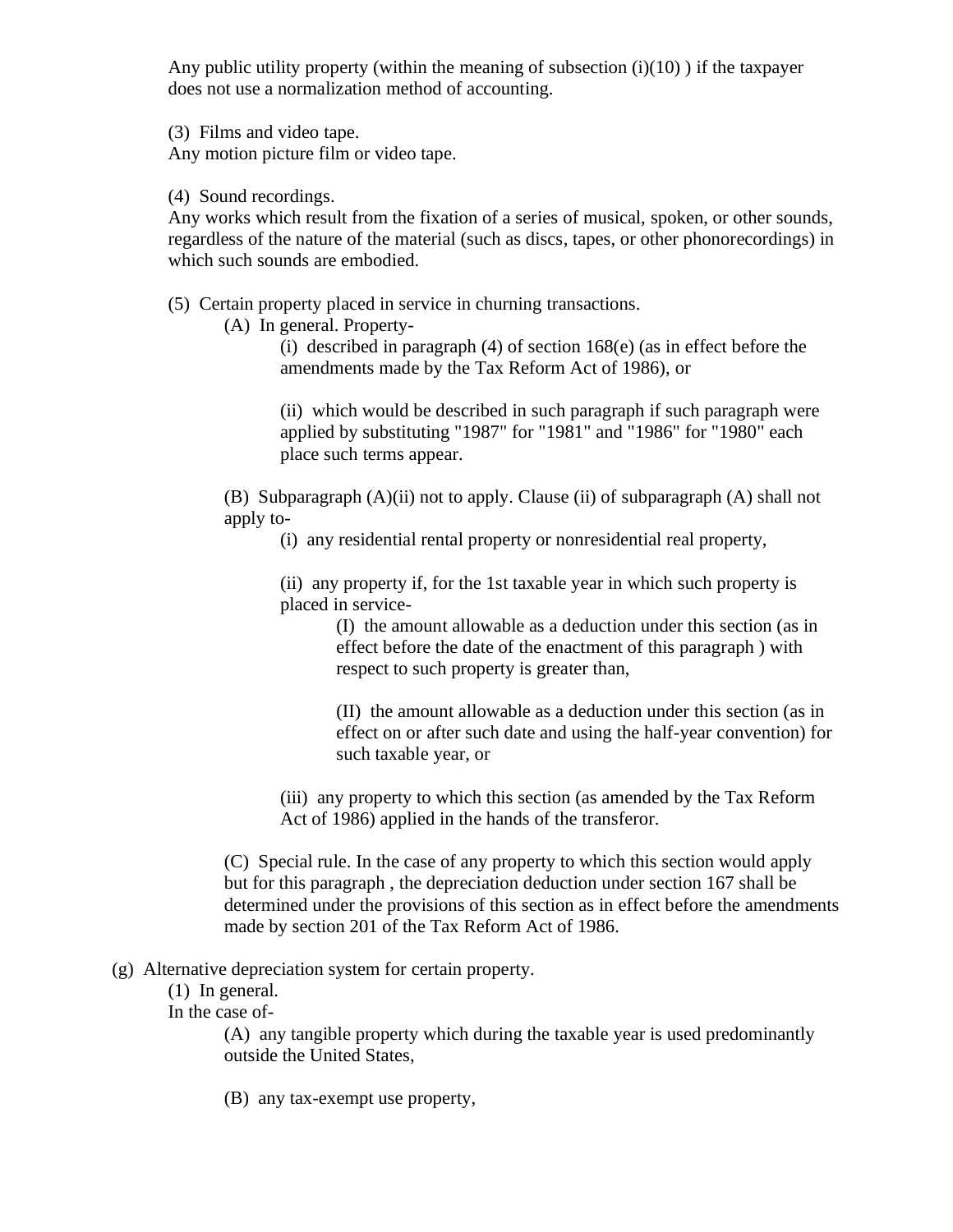(C) any tax-exempt bond financed property,

(D) any imported property covered by an Executive order under paragraph (6) ,

(E) any property to which an election under paragraph (7) applies,

(F) any property described in paragraph (8) , and

(G) any property with a recovery period of 10 years or more which is held by an electing farming business (as defined in section  $163(j)(7)(C)$ ),

the depreciation deduction provided by section 167(a) shall be determined under the alternative depreciation system.

(2) Alternative depreciation system.

For purposes of paragraph (1) , the alternative depreciation system is depreciation determined by using-

(A) the straight line method (without regard to salvage value),

(B) the applicable convention determined under subsection (d) , and

(C) a recovery period determined under the following table:

In the case of: The recovery period shall be:

| (i) Property not described in clause       |                 |
|--------------------------------------------|-----------------|
| $(ii)$ or $(iii)$                          | The class life. |
| (ii) Personal property with no class       |                 |
| life                                       | 12 years.       |
| (iii) Residential rental property          | 30 years.       |
| (iv) Nonresidential real property          | 40 years.       |
| (v) Any railroad grading or tunnel bore or |                 |
| water utility property                     | 50 years.       |

(3) Special rules for determining class life.

(A) Tax-exempt use property subject to lease. In the case of any tax-exempt use property subject to a lease, the recovery period used for purposes of paragraph (2) shall (notwithstanding any other subparagraph of this paragraph ) in no event be less than 125 percent of the lease term.

(B) Special rule for certain property assigned to classes. For purposes of paragraph (2) , in the case of property described in any of the following subparagraphs of subsection  $(e)(3)$ , the class life shall be determined as follows: If property is described in subparagraph: The class life is:

| (A)(iii) | 4   |
|----------|-----|
| (B)(ii)  | 5   |
| (B)(iii) | 9.5 |
| (B)(vii) | 10  |
| (C)(i)   | 10  |
| (C)(iii) | 22  |
| (C)(iv)  | 14  |
| (D)(i)   | 15  |
|          |     |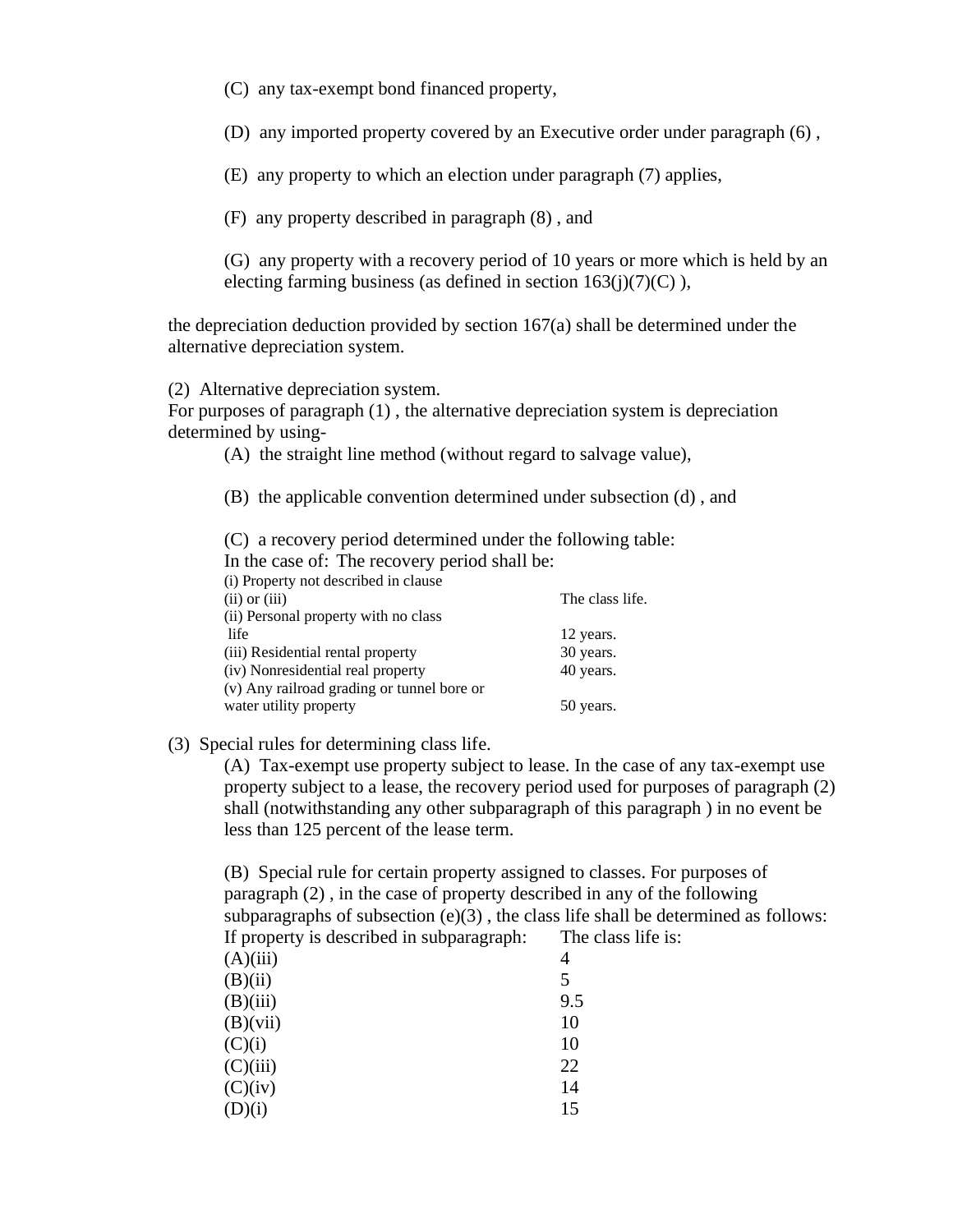| (D)(ii)   | 20 |
|-----------|----|
| (D)(v)    | 20 |
| (E)(i)    | 24 |
| (E)(ii)   | 24 |
| (E)(iii)  | 20 |
| (E)(iv)   | 20 |
| (E)(v)    | 30 |
| (E)(vi)   | 35 |
| (E)(vii)  | 30 |
| (E)(viii) | 35 |
| (E)(ix)   | 39 |
| (F)       | 25 |

(C) Qualified technological equipment. In the case of any qualified technological equipment, the recovery period used for purposes of paragraph (2) shall be 5 years.

(D) Automobiles, etc. In the case of any automobile or light general purpose truck, the recovery period used for purposes of paragraph (2) shall be 5 years.

(E) Certain real property. In the case of any section 1245 property which is real property with no class life, the recovery period used for purposes of paragraph (2) shall be 40 years.

(4) Exception for certain property used outside United States.

Subparagraph (A) of paragraph (1) shall not apply to-

(A) any aircraft which is registered by the Administrator of the Federal Aviation Agency and which is operated to and from the United States or is operated under contract with the United States;

(B) rolling stock which is used within and without the United States and which is-

(i) of a rail carrier subject to part A of subtitle IV of title 49, or

(ii) of a United States person (other than a corporation described in clause (i) ) but only if the rolling stock is not leased to one or more foreign persons for periods aggregating more than 12 months in any 24-month period;

(C) any vessel documented under the laws of the United States which is operated in the foreign or domestic commerce of the United States;

(D) any motor vehicle of a United States person (as defined in section 7701(a)(30) ) which is operated to and from the United States;

(E) any container of a United States person which is used in the transportation of property to and from the United States;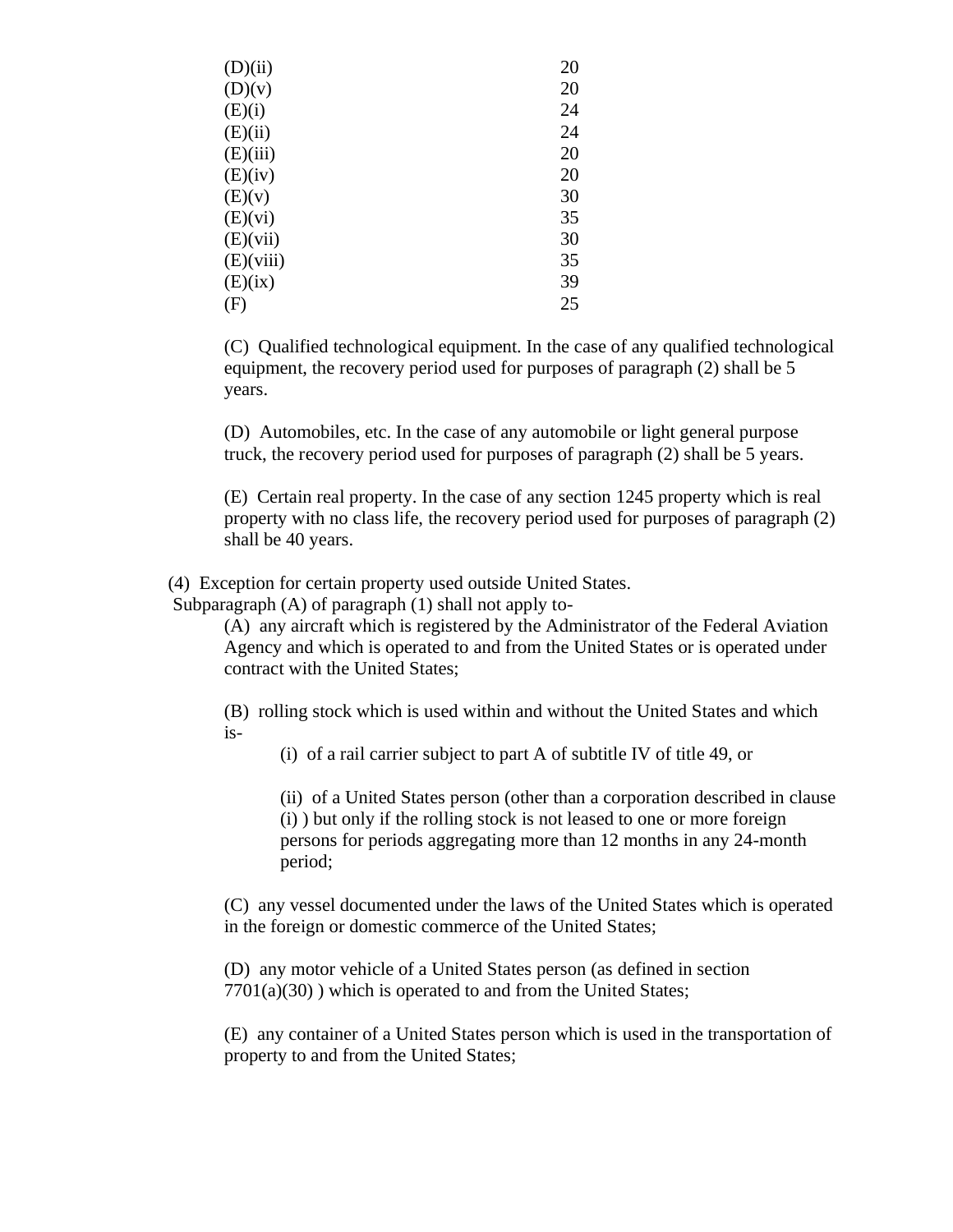(F) any property (other than a vessel or an aircraft) of a United States person which is used for the purpose of exploring for, developing, removing, or transporting resources from the outer Continental Shelf (within the meaning of section 2 of the Outer Continental Shelf Lands Act, as amended and supplemented; (43 U.S.C. 1331));

(G) any property which is owned by a domestic corporation or by a United States citizen (other than a citizen entitled to the benefits of section 931 or 933 ) and which is used predominantly in a possession of the United States by such a corporation or such a citizen, or by a corporation created or organized in, or under the law of, a possession of the United States;

(H) any communications satellite (as defined in section 103(3) of the Communications Satellite Act of 1962, 47 U.S.C. 702(3) ), or any interest therein, of a United States person;

(I) any cable, or any interest therein, of a domestic corporation engaged in furnishing telephone service to which section  $168(i)(10)(C)$  applies (or of a wholly owned domestic subsidiary of such a corporation), if such cable is part of a submarine cable system which constitutes part of a communication link exclusively between the United States and one or more foreign countries;

(J) any property (other than a vessel or an aircraft) of a United States person which is used in international or territorial waters within the northern portion of the Western Hemisphere for the purpose of exploring for, developing, removing, or transporting resources from ocean waters or deposits under such waters;

(K) any property described in section  $48(1)(3)(A)(ix)$  (as in effect on the day before the date of the enactment of the Revenue Reconciliation Act of 1990) which is owned by a United States person and which is used in international or territorial waters to generate energy for use in the United States; and

(L) any satellite (not described in subparagraph (H) ) or other spacecraft (or any interest therein) held by a United States person if such satellite or other spacecraft was launched from within the United States.

For purposes of subparagraph (J) , the term "northern portion of the Western Hemisphere" means the area lying west of the 30th meridian west of Greenwich, east of the international dateline, and north of the Equator, but not including any foreign country which is a country of South America.

- (5) Tax-exempt bond financed property.
- For purposes of this subsection -

(A) In general. Except as otherwise provided in this paragraph , the term "taxexempt bond financed property" means any property to the extent such property is financed (directly or indirectly) by an obligation the interest on which is exempt from tax under section 103(a) .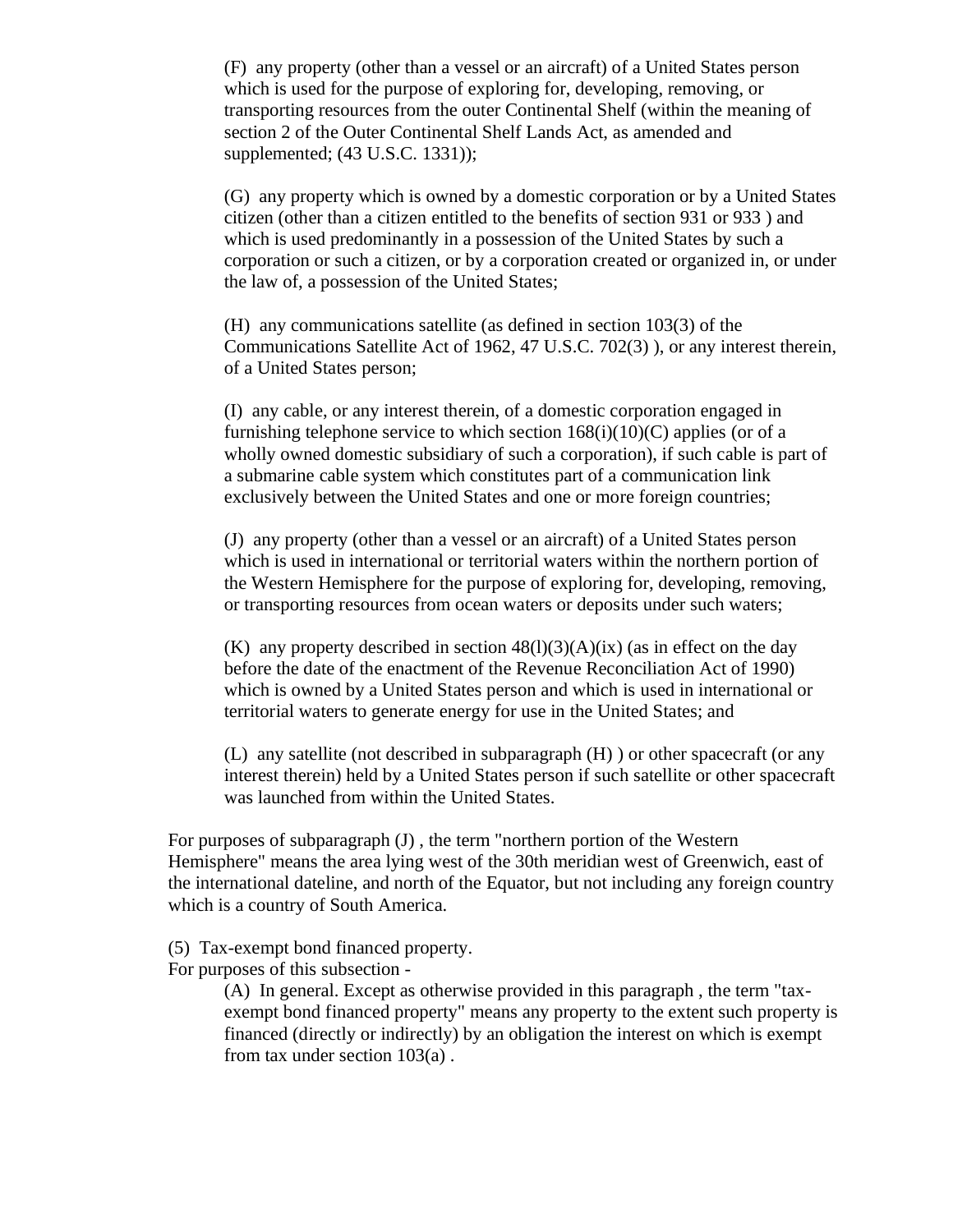(B) Allocation of bond proceeds. For purposes of subparagraph (A) , the proceeds of any obligation shall be treated as used to finance property acquired in connection with the issuance of such obligation in the order in which such property is placed in service.

(C) Qualified residential rental projects. The term "tax-exempt bond financed property" shall not include any qualified residential rental project (within the meaning of section  $142(a)(7)$ ).

(6) Imported property.

(A) Countries maintaining trade restrictions or engaging in discriminatory acts. If the President determines that a foreign country-

(i) maintains nontariff trade restrictions, including variable import fees, which substantially burden United States commerce in a manner inconsistent with provisions of trade agreements, or

(ii) engages in discriminatory or other acts (including tolerance of international cartels) or policies unjustifiably restricting United States commerce,

the President may by Executive order provide for the application of paragraph (1)(D) to any article or class of articles manufactured or produced in such foreign country for such period as may be provided by such Executive order. Any period specified in the preceding sentence shall not apply to any property ordered before (or the construction, reconstruction, or erection of which began before) the date of the Executive order unless the President determines an earlier date to be in the public interest and specifies such date in the Executive order.

(B) Imported property. For purposes of this subsection , the term "imported property" means any property if-

(i) such property was completed outside the United States, or

(ii) less than 50 percent of the basis of such property is attributable to value added within the United States.

For purposes of this subparagraph , the term "United States" includes the Commonwealth of Puerto Rico and the possessions of the United States.

(7) Election to use alternative depreciation system.

(A) In general. If the taxpayer makes an election under this paragraph with respect to any class of property for any taxable year, the alternative depreciation system under this subsection shall apply to all property in such class placed in service during such taxable year. Notwithstanding the preceding sentence, in the case of nonresidential real property or residential rental property, such election may be made separately with respect to each property.

(B) Election irrevocable. An election under subparagraph (A) , once made, shall be irrevocable.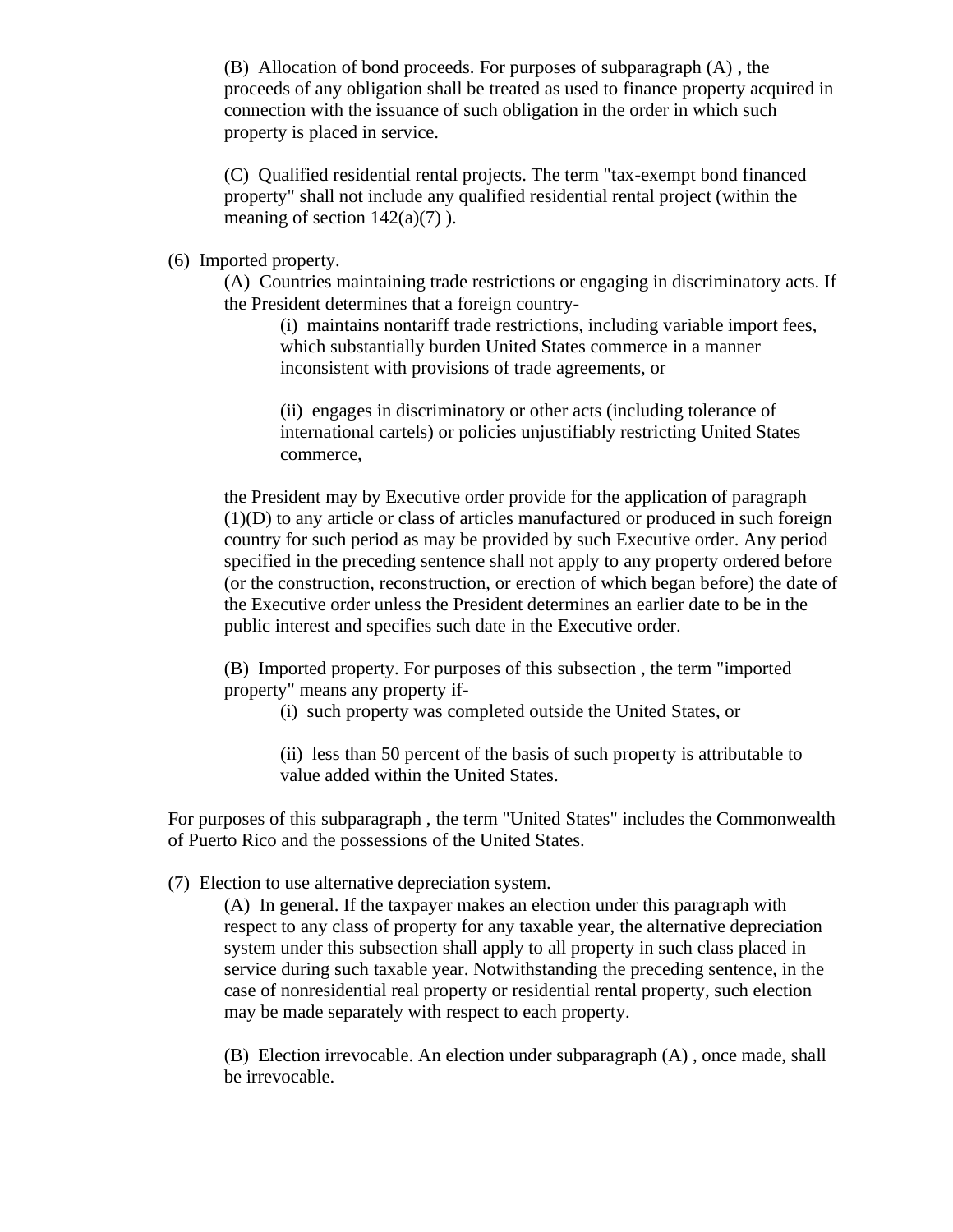(8) Electing real property trade or business.

The property described in this paragraph shall consist of any nonresidential real property, residential rental property, and qualified improvement property held by an electing real property trade or business (as defined in  $163(i)(7)(B)$ ).

#### (h) Tax-exempt use property.

(1) In general.

For purposes of this section -

(A) Property other than nonresidential real property. Except as otherwise provided in this subsection, the term "tax-exempt use property" means that portion of any tangible property (other than nonresidential real property) leased to a tax-exempt entity.

(B) Nonresidential real property.

(i) In general. In the case of nonresidential real property, the term "taxexempt use property" means that portion of the property leased to a taxexempt entity in a disqualified lease.

(ii) Disqualified lease. For purposes of this subparagraph , the term "disqualified lease" means any lease of the property to a tax-exempt entity, but only if-

(I) part or all of the property was financed (directly or indirectly) by an obligation the interest on which is exempt from tax under section 103(a) and such entity (or a related entity) participated in such financing,

(II) under such lease there is a fixed or determinable price purchase or sale option which involves such entity (or a related entity) or there is the equivalent of such an option,

(III) such lease has a lease term in excess of 20 years, or

(IV) such lease occurs after a sale (or other transfer) of the property by, or lease of the property from, such entity (or a related entity) and such property has been used by such entity (or a related entity) before such sale (or other transfer) or lease.

(iii) 35-percent threshold test. Clause (i) shall apply to any property only if the portion of such property leased to tax-exempt entities in disqualified leases is more than 35 percent of the property.

(iv) Treatment of improvements. For purposes of this subparagraph , improvements to a property (other than land) shall not be treated as a separate property.

(v) Leasebacks during 1st 3 months of use not taken into account. Subclause (IV) of clause (ii) shall not apply to any property which is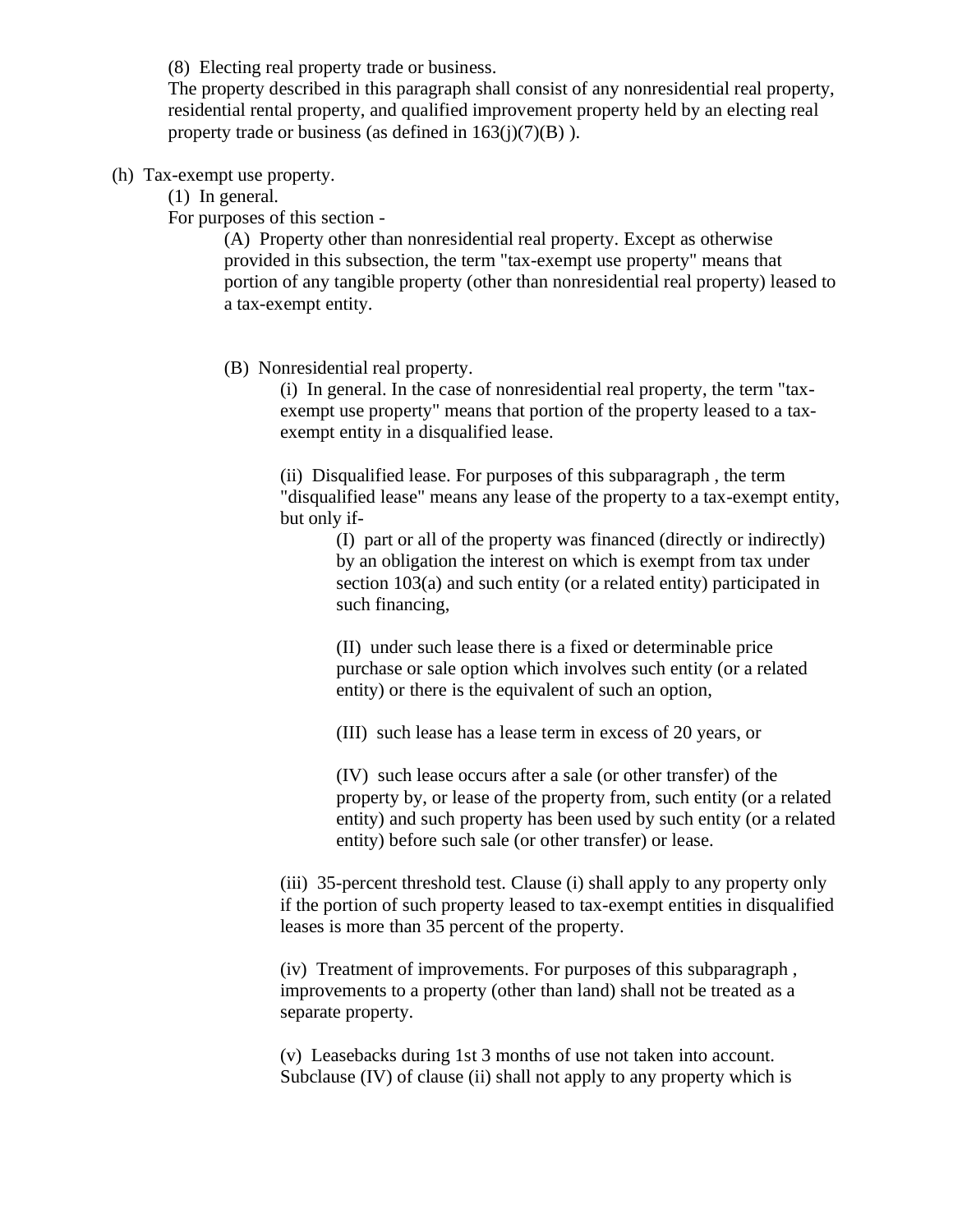leased within 3 months after the date such property is first used by the taxexempt entity (or a related entity).

(C) Exception for short-term leases.

(i) In general. Property shall not be treated as tax-exempt use property merely by reason of a short-term lease.

(ii) Short-term lease. For purposes of clause (i) , the term "short-term lease" means any lease the term of which is-

(I) less than 3 years, and

(II) less than the greater of 1 year or 30 percent of the property's present class life.

In the case of nonresidential real property and property with no present class life, subclause (II) shall not apply.

(D) Exception where property used in unrelated trade or business. The term "taxexempt use property" shall not include any portion of a property if such portion is predominantly used by the tax-exempt entity (directly or through a partnership of which such entity is a partner) in an unrelated trade or business the income of which is subject to tax under section 511. For purposes of subparagraph  $(B)(iii)$ , any portion of a property so used shall not be treated as leased to a tax-exempt entity in a disqualified lease.

(E) Nonresidential real property defined. For purposes of this paragraph , the term "nonresidential real property" includes residential rental property.

#### (2) Tax-exempt entity.

(A) In general. For purposes of this subsection , the term "tax-exempt entity" means-

(i) the United States, any State or political subdivision thereof, any possession of the United States, or any agency or instrumentality of any of the foregoing,

(ii) an organization (other than a cooperative described in section 521 ) which is exempt from tax imposed by this chapter,

- (iii) any foreign person or entity, and
- (iv) any Indian tribal government described in section  $7701(a)(40)$ .

For purposes of applying this subsection , any Indian tribal government referred to in clause (iv) shall be treated in the same manner as a State.

(B) Exception for certain property subject to United States tax and used by foreign person or entity. Clause (iii) of subparagraph (A) shall not apply with respect to any property if more than 50 percent of the gross income for the taxable year derived by the foreign person or entity from the use of such property is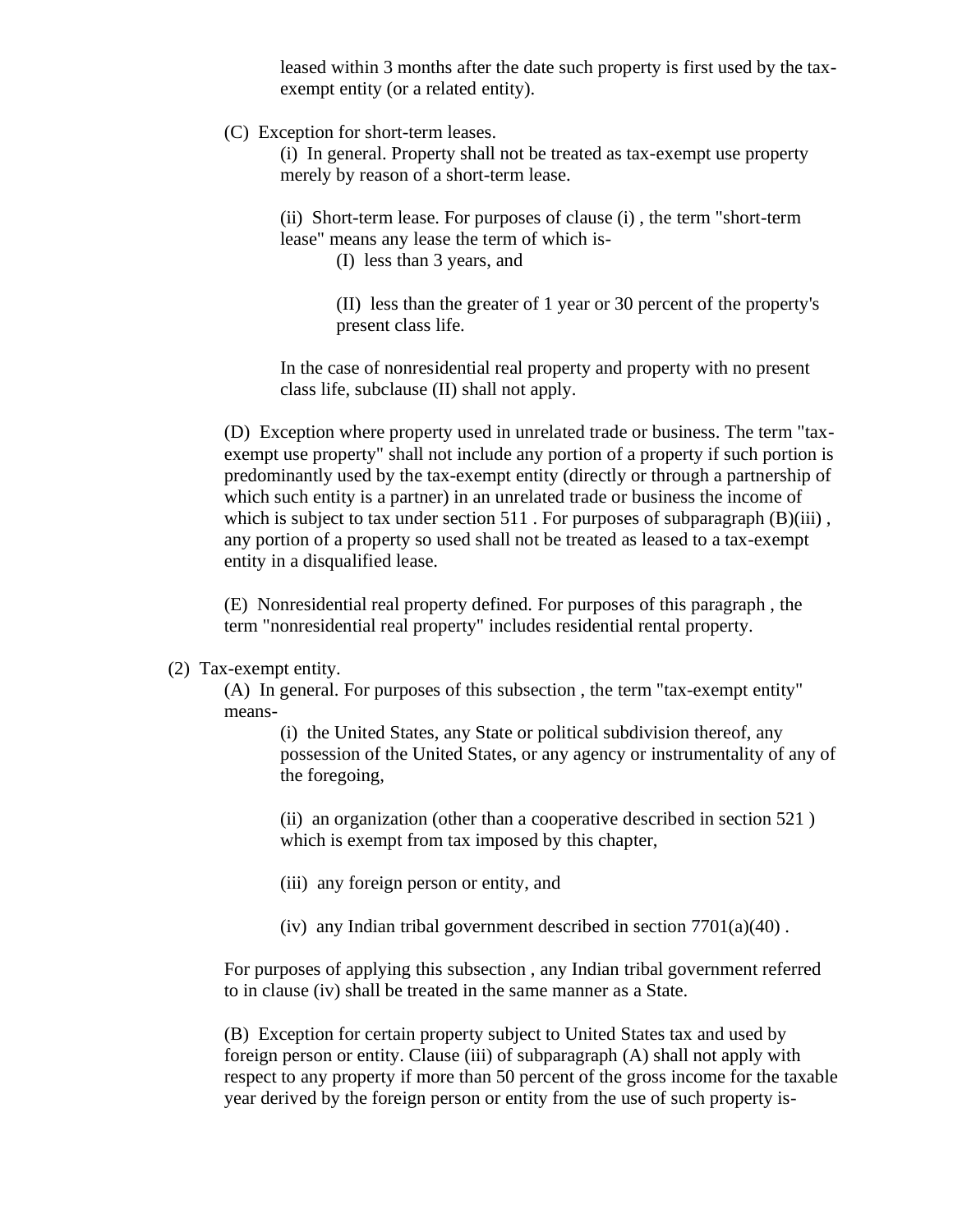(i) subject to tax under this chapter, or

(ii) included under section 951 in the gross income of a United States shareholder for the taxable year with or within which ends the taxable year of the controlled foreign corporation in which such income was derived.

For purposes of the preceding sentence, any exclusion or exemption shall not apply for purposes of determining the amount of the gross income so derived, but shall apply for purposes of determining the portion of such gross income subject to tax under this chapter.

(C) Foreign person or entity. For purposes of this paragraph , the term "foreign person or entity" means-

(i) any foreign government, any international organization, or any agency or instrumentality of any of the foregoing, and

(ii) any person who is not a United States person.

Such term does not include any foreign partnership or other foreign pass-thru entity.

(D) Treatment of certain taxable instrumentalities. For purposes of this subsection , a corporation shall not be treated as an instrumentality of the United States or of any State or political subdivision thereof if-

(i) all of the activities of such corporation are subject to tax under this chapter, and

(ii) a majority of the board of directors of such corporation is not selected by the United States or any State or political subdivision thereof.

(E) Certain previously tax-exempt organizations.

(i) In general. For purposes of this subsection , an organization shall be treated as an organization described in subparagraph (A)(ii) with respect to any property (other than property held by such organization) if such organization was an organization (other than a cooperative described in section 521 ) exempt from tax imposed by this chapter at any time during the 5-year period ending on the date such property was first used by such organization. The preceding sentence and subparagraph (D)(ii) shall not apply to the Federal Home Loan Mortgage Corporation.

(ii) Election not to have clause (I) apply.

(I) In general. In the case of an organization formerly exempt from tax under section 501(a) as an organization described in section  $501(c)(12)$ , clause (i) shall not apply to such organization with respect to any property if such organization elects not to be exempt from tax under section 501(a) during the tax-exempt use period with respect to such property.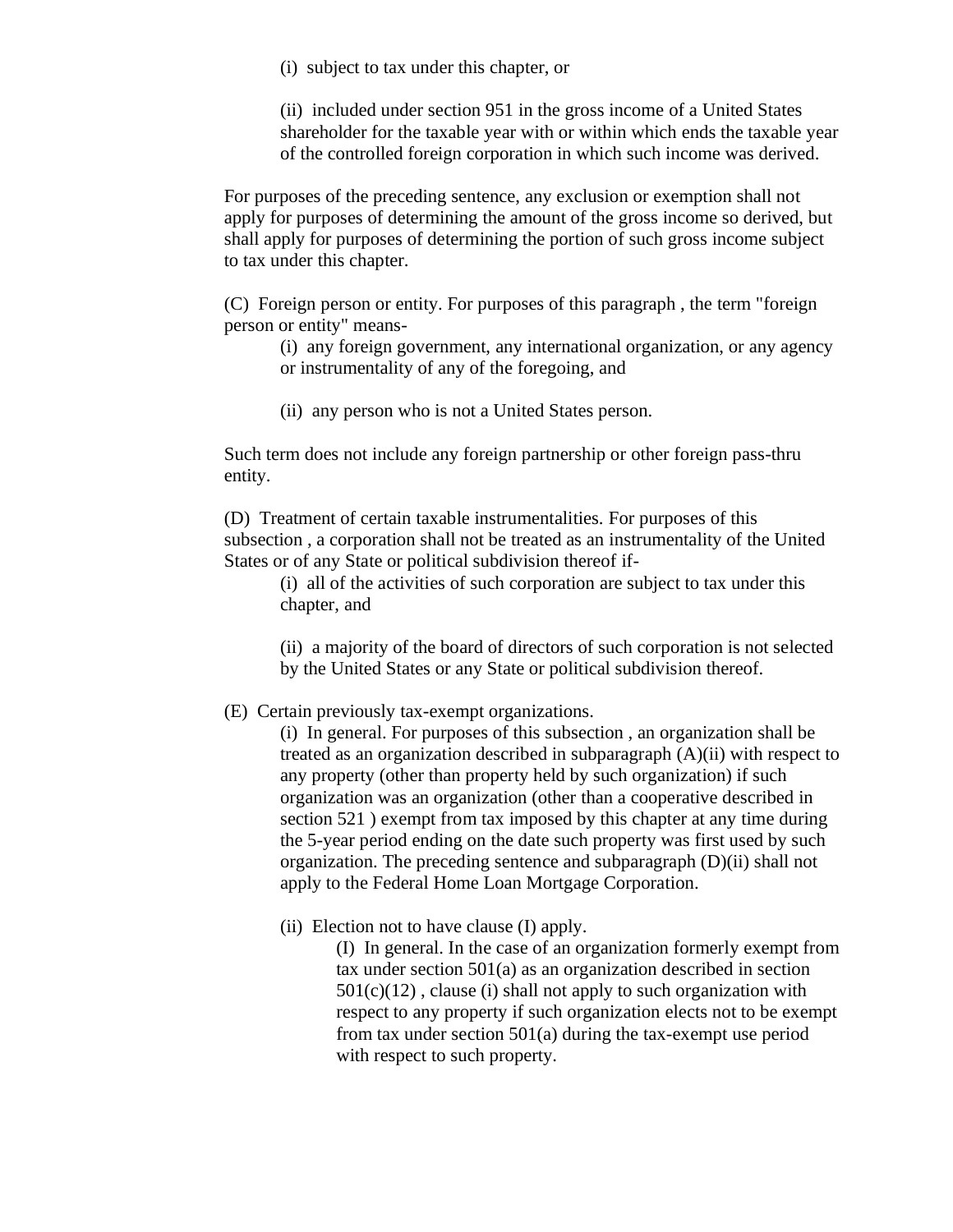(II) Tax-exempt use period. For purposes of subclause (I) , the term "tax-exempt use period" means the period beginning with the taxable year in which the property described in subclause (I) is first used by the organization and ending with the close of the 15th taxable year following the last taxable year of the applicable recovery period of such property.

(III) Election. Any election under subclause (I) , once made, shall be irrevocable.

(iii) Treatment of successor organizations. Any organization which is engaged in activities substantially similar to those engaged in by a predecessor organization shall succeed to the treatment under this subparagraph of such predecessor organization.

(iv) First used. For purposes of this subparagraph , property shall be treated as first used by the organization-

> (I) when the property is first placed in service under a lease to such organization, or

(II) in the case of property leased to (or held by) a partnership (or other pass-thru entity) in which the organization is a member, the later of when such property is first used by such partnership or pass-thru entity or when such organization is first a member of such partnership or pass-thru entity.

(3) Special rules for certain high technology equipment.

(A) Exemption where lease term is 5 years or less. For purposes of this section , the term "tax-exempt use property" shall not include any qualified technological equipment if the lease to the tax-exempt entity has a lease term of 5 years or less. Notwithstanding subsection  $(i)(3)(A)(i)$ , in determining a lease term for purposes of the preceding sentence, there shall not be taken into account any option of the lessee to renew at the fair market value rent determined at the time of renewal; except that the aggregate period not taken into account by reason of this sentence shall not exceed 24 months.

(B) Exception for certain property.

(i) In general. For purposes of subparagraph  $(A)$ , the term "qualified" technological equipment" shall not include any property leased to a taxexempt entity if-

> (I) part or all of the property was financed (directly or indirectly) by an obligation the interest on which is exempt from tax under section  $103(a)$ ,

(II) such lease occurs after a sale (or other transfer) of the property by, or lease of such property from, such entity (or related entity) and such property has been used by such entity (or a related entity) before such sale (or other transfer) or lease, or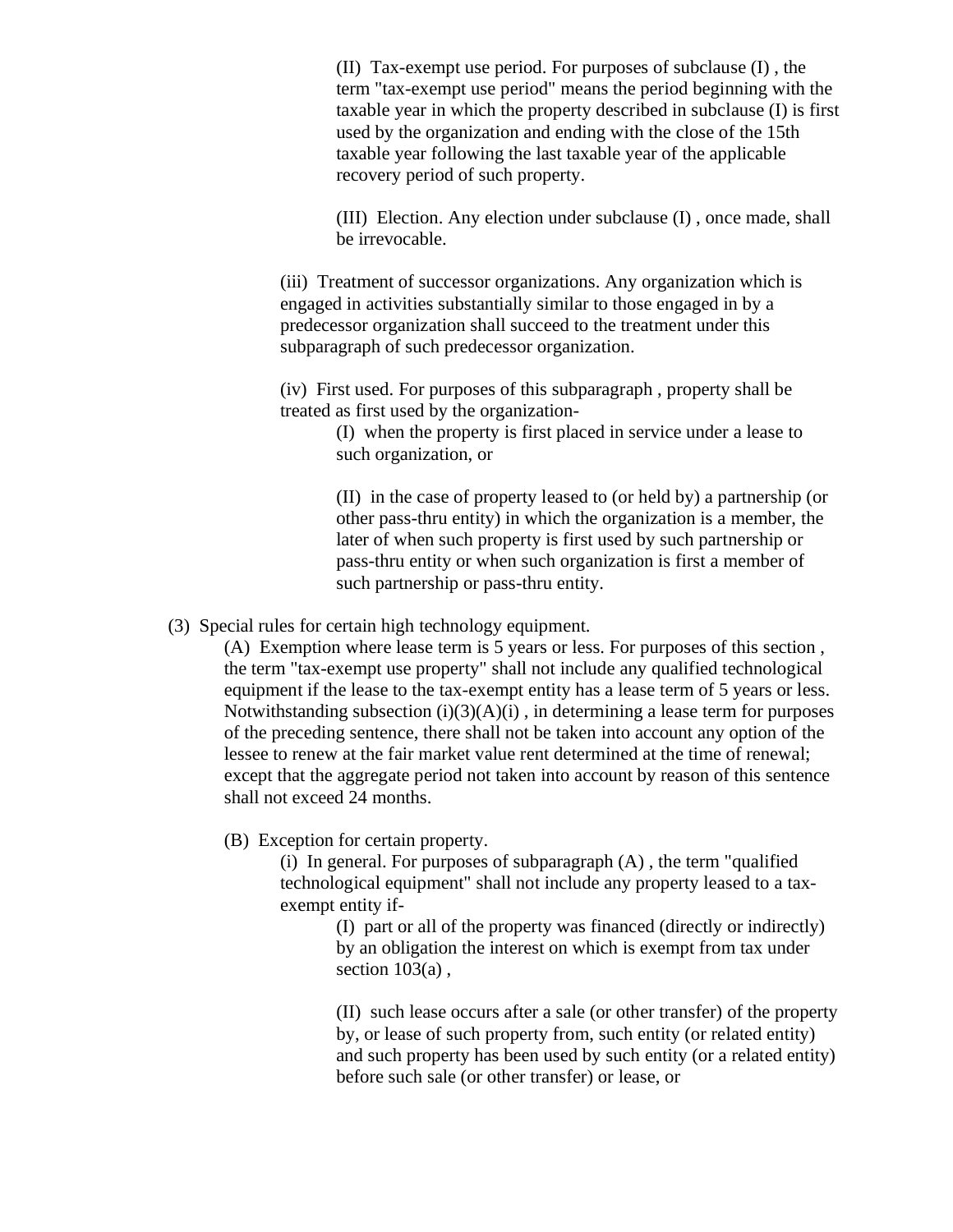(III) such tax-exempt entity is the United States or any agency or instrumentality of the United States.

(ii) Leasebacks during 1st 3 months of use not taken into account. Subclause (II) of clause (i) shall not apply to any property which is leased within 3 months after the date such property is first used by the taxexempt entity (or a related entity).

(4) Related entities.

For purposes of this subsection -

(A)

(i) Each governmental unit and each agency or instrumentality of a governmental unit is related to each other such unit, agency, or instrumentality which directly or indirectly derives its powers, rights, and duties in whole or in part from the same sovereign authority.

(ii) For purposes of clause (i) , the United States, each State, and each possession of the United States shall be treated as a separate sovereign authority.

(B) Any entity not described in subparagraph (A)(i) is related to any other entity if the 2 entities have-

(i) significant common purposes and substantial common membership, or

- (ii) directly or indirectly substantial common direction or control.
- $(C)$

(i) An entity is related to another entity if either entity owns (directly or through 1 or more entities) a 50 percent or greater interest in the capital or profits of the other entity.

(ii) For purposes of clause (i) , entities treated as related under subparagraph (A) or (B) shall be treated as 1 entity.

(D) An entity is related to another entity with respect to a transaction if such transaction is part of an attempt by such entities to avoid the application of this subsection.

(5) Tax-exempt use of property leased to partnerships, etc., determined at partner level. For purposes of this subsection -

(A) In general. In the case of any property which is leased to a partnership, the determination of whether any portion of such property is tax-exempt use property shall be made by treating each tax-exempt entity partner's proportionate share (determined under paragraph  $(6)(C)$ ) of such property as being leased to such partner.

(B) Other pass-thru entities; tiered entities. Rules similar to the rules of subparagraph (A) shall also apply in the case of any pass-thru entity other than a partnership and in the case of tiered partnerships and other entities.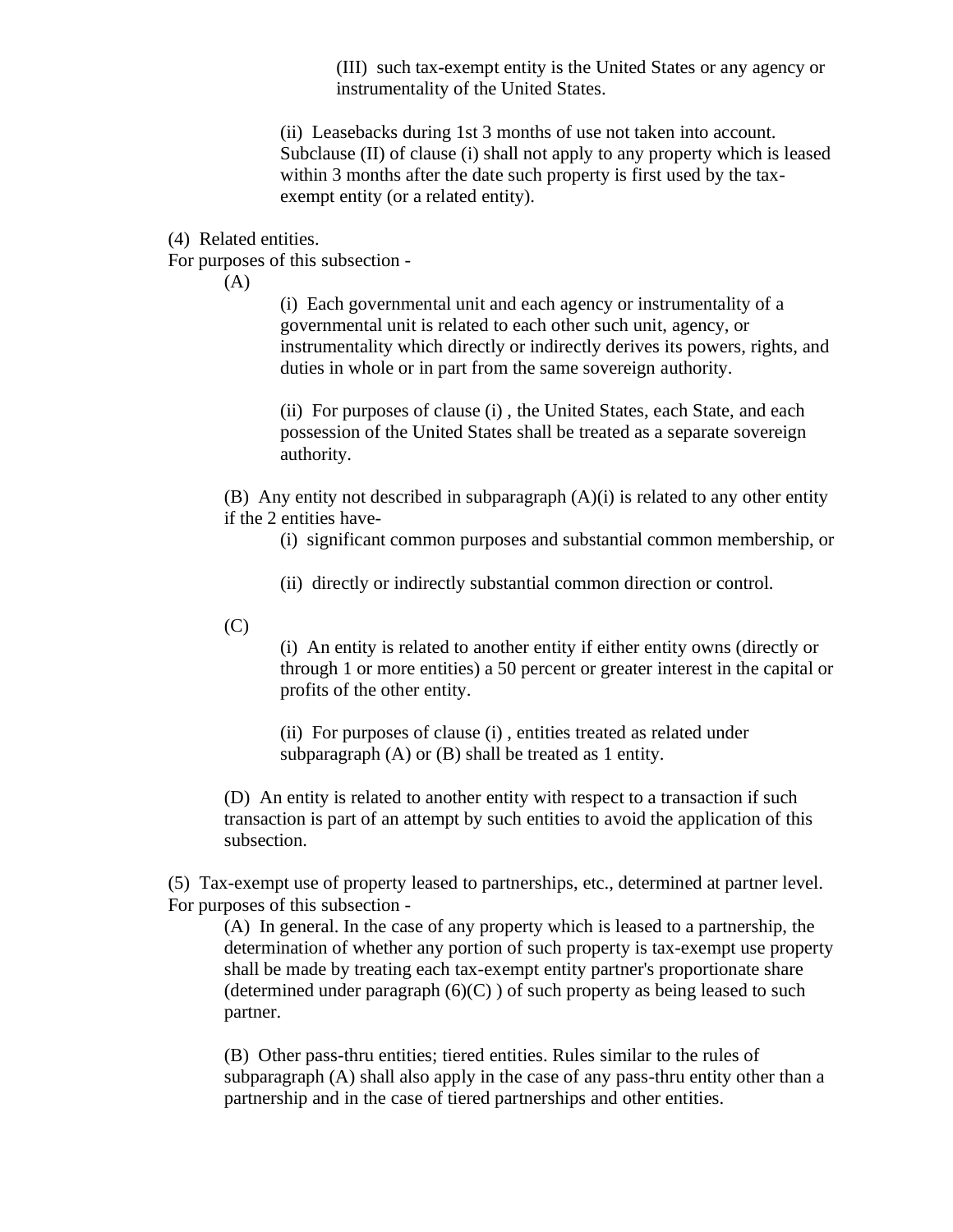(C) Presumption with respect to foreign entities. Unless it is otherwise established to the satisfaction of the Secretary, it shall be presumed that the partners of a foreign partnership (and the beneficiaries of any other foreign passthru entity) are persons who are not United States persons.

(6) Treatment of property owned by partnerships, etc.

(A) In general. For purposes of this subsection , if-

(i) any property which (but for this subparagraph) is not tax-exempt use property is owned by a partnership which has both a tax-exempt entity and a person who is not a tax-exempt entity as partners, and

(ii) any allocation to the tax-exempt entity of partnership items is not a qualified allocation,

an amount equal to such tax-exempt entity's proportionate share of such property shall (except as provided in paragraph  $(1)(D)$ ) be treated as tax-exempt use property.

(B) Qualified allocation. For purposes of subparagraph (A) , the term "qualified allocation" means any allocation to a tax-exempt entity which-

(i) is consistent with such entity's being allocated the same distributive share of each item of income, gain, loss, deduction, credit, and basis and such share remains the same during the entire period the entity is a partner in the partnership, and

(ii) has substantial economic effect within the meaning of section  $704(b)(2)$ .

For purposes of this subparagraph, items allocated under section  $704(c)$  shall not be taken into account.

(C) Determination of proportionate share.

(i) In general. For purposes of subparagraph (A) , a tax-exempt entity's proportionate share of any property owned by a partnership shall be determined on the basis of such entity's share of partnership items of income or gain (excluding gain allocated under section 704(c) ), whichever results in the largest proportionate share.

(ii) Determination where allocations vary. For purposes of clause (i) , if a tax-exempt entity's share of partnership items of income or gain (excluding gain allocated under section  $704(c)$ ) may vary during the period such entity is a partner in the partnership, such share shall be the highest share such entity may receive.

(D) Determination of whether property used in unrelated trade or business. For purposes of this subsection, in the case of any property which is owned by a partnership which has both a tax-exempt entity and a person who is not a taxexempt entity as partners, the determination of whether such property is used in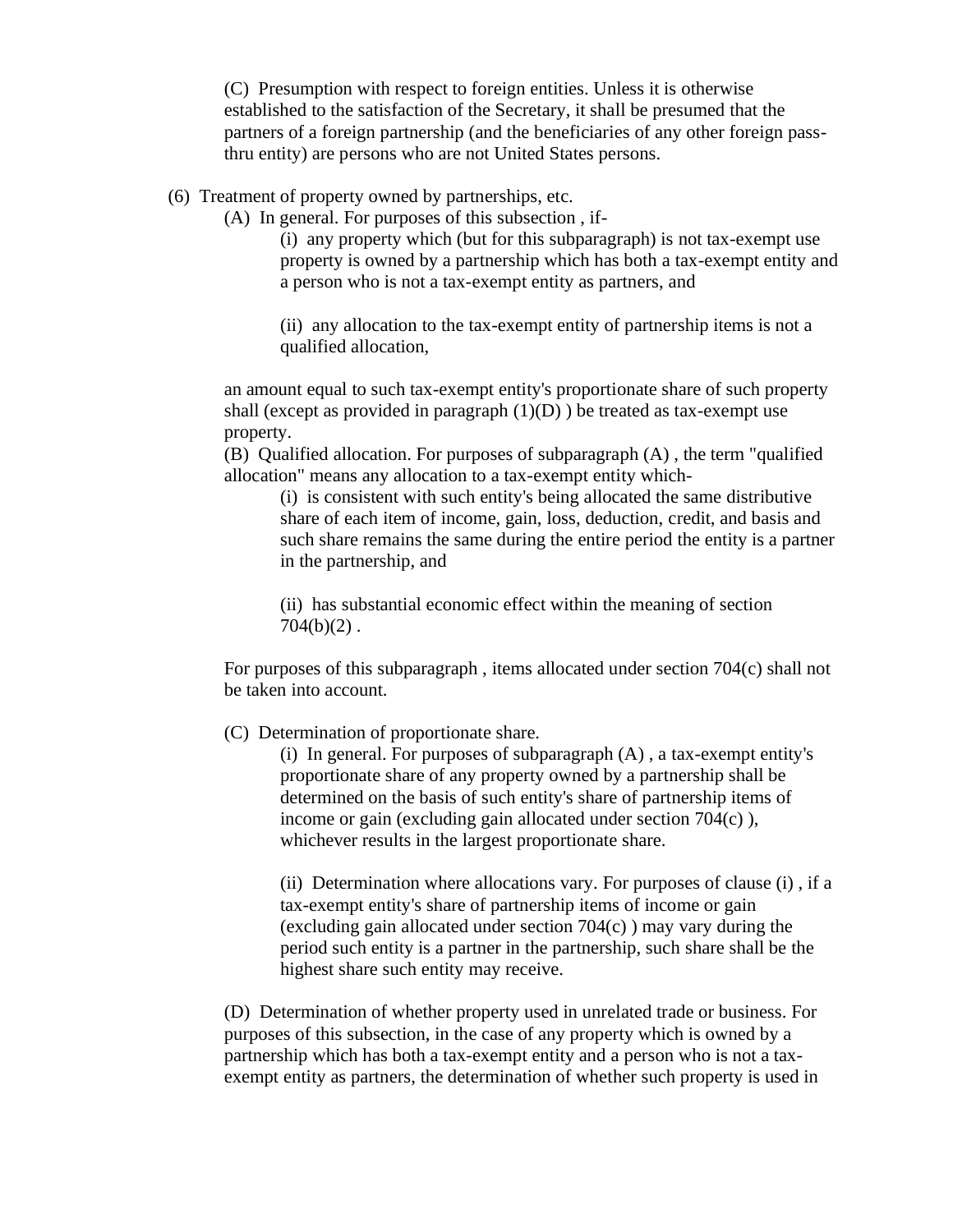an unrelated trade or business of such an entity shall be made without regard to section 514 .

(E) Other pass-thru entities; tiered entities. Rules similar to the rules of subparagraphs  $(A)$ ,  $(B)$ ,  $(C)$ , and  $(D)$  shall also apply in the case of any passthru entity other than a partnership and in the case of tiered partnerships and other entities.

(F) Treatment of certain taxable entities.

(i) In general. For purposes of this paragraph and paragraph (5) , except as otherwise provided in this subparagraph, any tax-exempt controlled entity shall be treated as a tax-exempt entity.

(ii) Election. If a tax-exempt controlled entity makes an election under this clause-

> (I) such entity shall not be treated as a tax-exempt entity for purposes of this paragraph and paragraph (5) , and

(II) any gain recognized by a tax-exempt entity on any disposition of an interest in such entity (and any dividend or interest received or accrued by a tax-exempt entity from such tax-exempt controlled entity) shall be treated as unrelated business taxable income for purposes of section 511 .

Any such election shall be irrevocable and shall bind all tax-exempt entities holding interests in such tax-exempt controlled entity. For purposes of subclause (II) , there shall only be taken into account dividends which are properly allocable to income of the tax-exempt controlled entity which was not subject to tax under this chapter.

#### (iii) Tax-exempt controlled entity.

(I) In general. The term "tax-exempt controlled entity" means any corporation (which is not a tax-exempt entity determined without regard to this subparagraph and paragraph  $(2)(E)$ ) if 50 percent or more (in value) of the stock in such corporation is held by 1 or more tax-exempt entities (other than a foreign person or entity).

(II) Only 5-percent shareholders taken into account in case of publicly traded stock. For purposes of subclause (I) , in the case of a corporation the stock of which is publicly traded on an established securities market, stock held by a tax-exempt entity shall not be taken into account unless such entity holds at least 5 percent (in value) of the stock in such corporation. For purposes of this subclause, related entities (within the meaning of paragraph (4) ) shall be treated as 1 entity.

(III) Section 318 to apply. For purposes of this clause , a taxexempt entity shall be treated as holding stock which it holds through application of section 318 (determined without regard to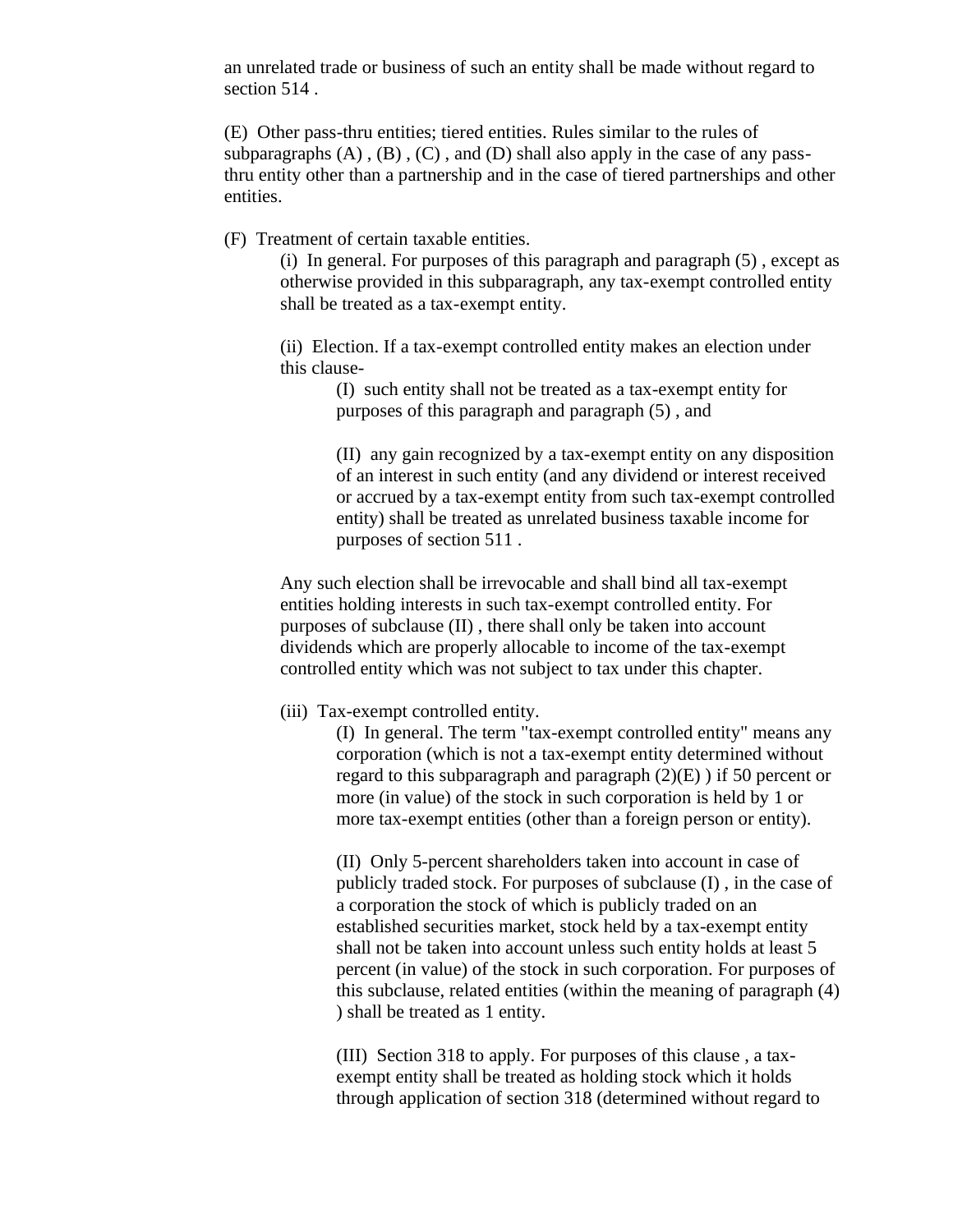the 50-percent limitation contained in subsection  $(a)(2)(C)$ thereof).

(G) Regulations. For purposes of determining whether there is a qualified allocation under subparagraph (B) , the regulations prescribed under paragraph (8) for purposes of this paragraph -

(i) shall set forth the proper treatment for partnership guaranteed payments, and

(ii) may provide for the exclusion or segregation of items.

## (7) Lease.

For purposes of this subsection , the term "lease" includes any grant of a right to use property.

(8) Regulations.

The Secretary shall prescribe such regulations as may be necessary or appropriate to carry out the purposes of this subsection .

(i) Definitions and special rules.

For purposes of this section -

(1) Class life.

Except as provided in this section , the term "class life" means the class life (if any) which would be applicable with respect to any property as of January 1, 1986, under subsection (m) of section 167 (determined without regard to paragraph (4) and as if the taxpayer had made an election under such subsection). The Secretary, through an office established in the Treasury, shall monitor and analyze actual experience with respect to all depreciable assets. The reference in this paragraph to subsection (m) of section 167 shall be treated as a reference to such subsection as in effect on the day before the date of the enactment of the Revenue Reconciliation Act of 1990 [11/5/90].

- (2) Qualified technological equipment.
	- (A) In general. The term "qualified technological equipment" means-
		- (i) any computer or peripheral equipment,

(ii) any high technology telephone station equipment installed on the customer's premises, and

- (iii) any high technology medical equipment.
- (B) Computer or peripheral equipment defined. For purposes of this paragraph
	- (i) In general. The term "computer or peripheral equipment" means- (I) any computer, and
		- (II) any related peripheral equipment.

(ii) Computer. The term "computer" means a programmable electronically activated device which-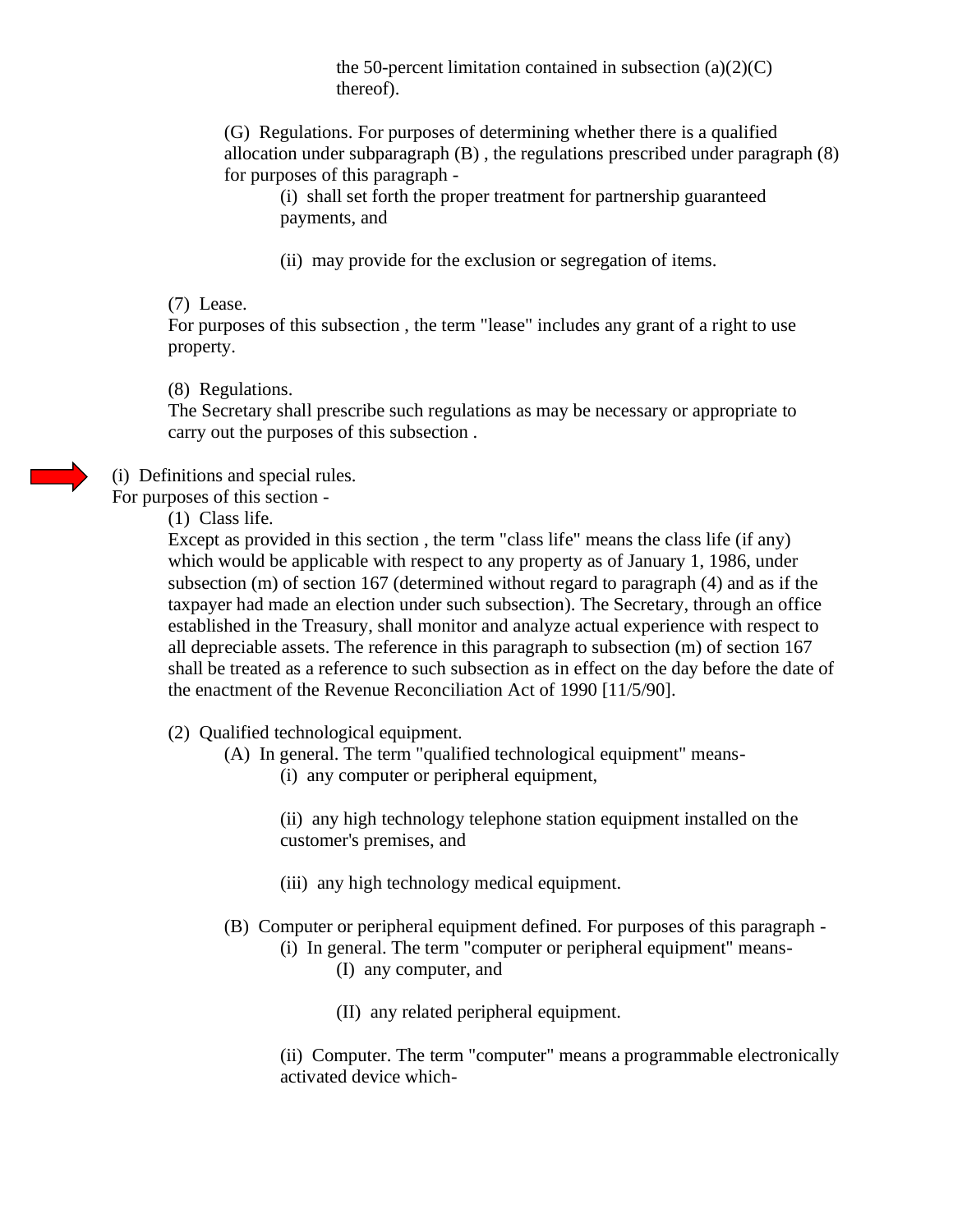(I) is capable of accepting information, applying prescribed processes to the information, and supplying the results of these processes with or without human intervention, and

(II) consists of a central processing unit containing extensive storage, logic, arithmetic, and control capabilities.

(iii) Related peripheral equipment. The term "related peripheral equipment" means any auxiliary machine (whether on-line or off-line) which is designed to be placed under the control of the central processing unit of a computer.

(iv) Exceptions. The term "computer or peripheral equipment" shall not include-

> (I) any equipment which is an integral part of other property which is not a computer,

(II) typewriters, calculators, adding and accounting machines, copiers, duplicating equipment, and similar equipment, and

(III) equipment of a kind used primarily for amusement or entertainment of the user.

(C) High technology medical equipment. For purposes of this paragraph , the term "high technology medical equipment" means any electronic, electromechanical, or computer-based high technology equipment used in the screening, monitoring, observation, diagnosis, or treatment of patients in a laboratory, medical, or hospital environment.

#### (3) Lease term.

(A) In general. In determining a lease term-

(i) there shall be taken into account options to renew,

(ii) the term of a lease shall include the term of any service contract or similar arrangement (whether or not treated as a lease under section 7701(e) )-

> (I) which is part of the same transaction (or series of related transactions) which includes the lease, and

(II) which is with respect to the property subject to the lease or substantially similar property, and

(iii) 2 or more successive leases which are part of the same transaction (or a series of related transactions) with respect to the same or substantially similar property shall be treated as 1 lease.

(B) Special rule for fair rental options on nonresidential real property or residential rental property. For purposes of clause (i) of subparagraph (A) , in the case of nonresidential real property or residential rental property, there shall not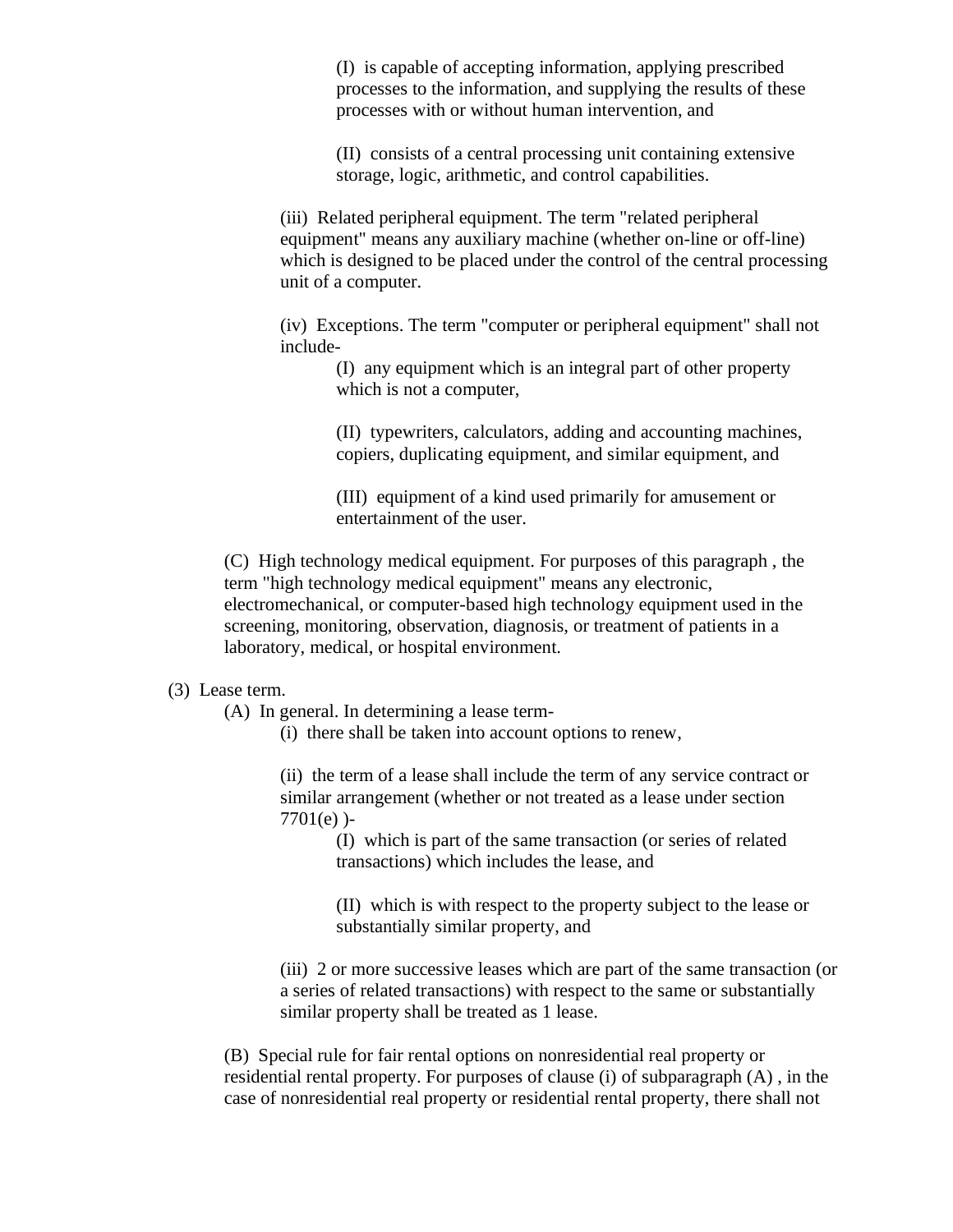be taken into account any option to renew at fair market value determined at the time of renewal.

(4) General asset accounts.

Under regulations, a taxpayer may maintain 1 or more general asset accounts for any property to which this section applies. Except as provided in regulations, all proceeds realized on any disposition of property in a general asset account shall be included in income as ordinary income.

(5) Changes in use.

The Secretary shall, by regulations, provide for the method of determining the deduction allowable under section 167(a) with respect to any tangible property for any taxable year (and the succeeding taxable years) during which such property changes status under this section but continues to be held by the same person.

(6) Treatments of additions or improvements to property.

In the case of any addition to (or improvement of) any property-

(A) any deduction under subsection (a) for such addition or improvement shall be computed in the same manner as the deduction for such property would be computed if such property had been placed in service at the same time as such addition or improvement, and

(B) the applicable recovery period for such addition or improvement shall begin on the later of-

(i) the date on which such addition (or improvement) is placed in service, or

(ii) the date on which the property with respect to which such addition (or improvement) was made is placed in service.

(7) Treatment of certain transferees.

(A) In general. In the case of any property transferred in a transaction described in subparagraph (B) , the transferee shall be treated as the transferor for purposes of computing the depreciation deduction determined under this section with respect to so much of the basis in the hands of the transferee as does not exceed the adjusted basis in the hands of the transferor. In any case where this section as in effect before the amendments made by section 201 of the Tax Reform Act of 1986 applied to the property in the hands of the transferor, the reference in the preceding sentence to this section shall be treated as a reference to this section as so in effect.

(B) Transactions covered. The transactions described in this subparagraph are- (i) any transaction described in section 332 , 351 , 361 , 721 , or 731 , and

(ii) any transaction between members of the same affiliated group during any taxable year for which a consolidated return is made by such group.

(C) Property reacquired by the taxpayer. Under regulations, property which is disposed of and then reacquired by the taxpayer shall be treated for purposes of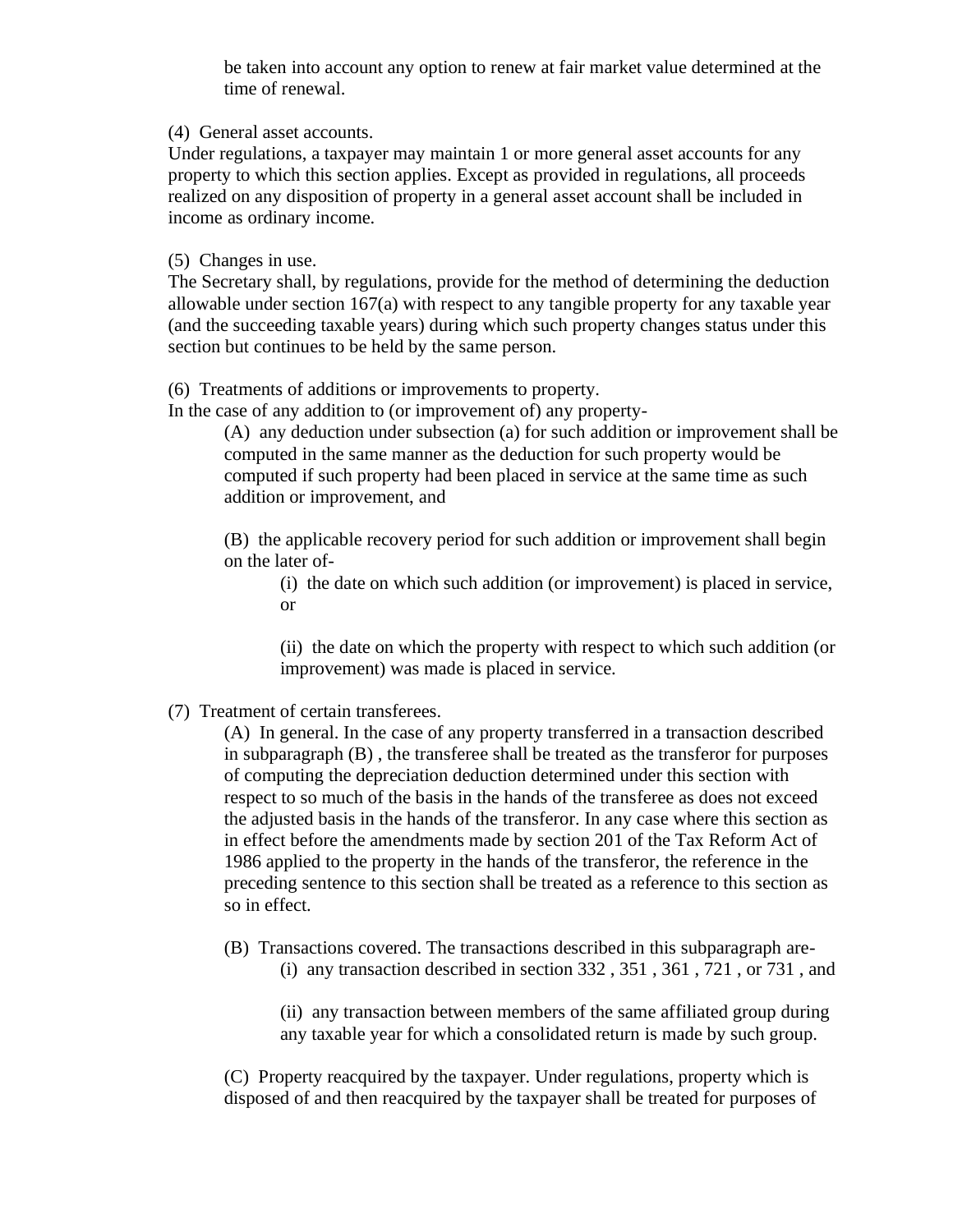computing the deduction allowable under subsection (a) as if such property had not been disposed of.

(8) Treatment of leasehold improvements.

(A) In general. In the case of any building erected (or improvements made) on leased property, if such building or improvement is property to which this section applies, the depreciation deduction shall be determined under the provisions of this section .

(B) Treatment of lessor improvements which are abandoned at termination of lease. An improvement-

(i) which is made by the lessor of leased property for the lessee of such property, and

(ii) which is irrevocably disposed of or abandoned by the lessor at the termination of the lease by such lessee,

shall be treated for purposes of determining gain or loss under this title as disposed of by the lessor when so disposed of or abandoned.

(C) Cross reference. For treatment of qualified long-term real property constructed or improved in connection with cash or rent reduction from lessor to lessee, see section 110(b) .

(9) Normalization rules.

(A) In general. In order to use a normalization method of accounting with respect to any public utility property for purposes of subsection  $(f)(2)$  -

(i) the taxpayer must, in computing its tax expense for purposes of establishing its cost of service for ratemaking purposes and reflecting operating results in its regulated books of account, use a method of depreciation with respect to such property that is the same as, and a depreciation period for such property that is no shorter than, the method and period used to compute its depreciation expense for such purposes; and

(ii) if the amount allowable as a deduction under this section with respect to such property (respecting all elections made by the taxpayer under this section ) differs from the amount that would be allowable as a deduction under section 167 using the method (including the period, first and last year convention, and salvage value) used to compute regulated tax expense under clause (i) , the taxpayer must make adjustments to a reserve to reflect the deferral of taxes resulting from such difference.

## (B) Use of inconsistent estimates and projections, etc.

(i) In general. One way in which the requirements of subparagraph (A) are not met is if the taxpayer, for ratemaking purposes, uses a procedure or adjustment which is inconsistent with the requirements of subparagraph  $(A)$ .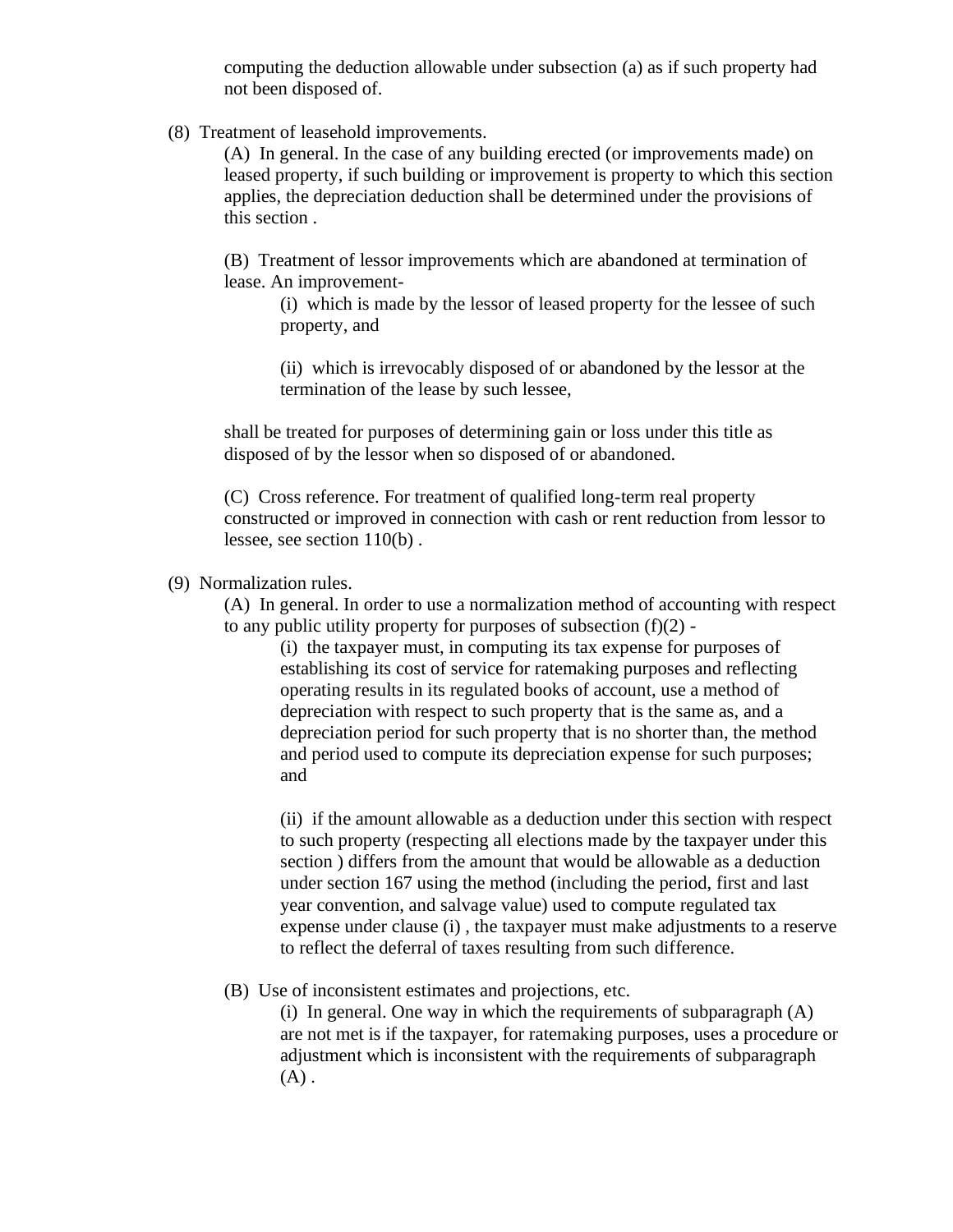(ii) Use of inconsistent estimates and projections. The procedures and adjustments which are to be treated as inconsistent for purposes of clause (i) shall include any procedure or adjustment for ratemaking purposes which uses an estimate or projection of the taxpayer's tax expense, depreciation expense, or reserve for deferred taxes under subparagraph  $(A)(ii)$  unless such estimate or projection is also used, for ratemaking purposes, with respect to the other 2 such items and with respect to the rate base.

(iii) Regulatory authority. The Secretary may by regulations prescribe procedures and adjustments (in addition to those specified in clause (ii) ) which are to be treated as inconsistent for purposes of clause (i) .

(C) Public utility property which does not meet normalization rules. In the case of any public utility property to which this section does not apply by reason of subsection  $(f)(2)$ , the allowance for depreciation under section 167(a) shall be an amount computed using the method and period referred to in subparagraph (A)(i)

(10) Public utility property.

.

The term "public utility property" means property used predominantly in the trade or business of the furnishing or sale of-

(A) electrical energy, water, or sewage disposal services,

(B) gas or steam through a local distribution system,

(C) telephone services, or other communication services if furnished or sold by the Communications Satellite Corporation for purposes authorized by the Communications Satellite Act of 1962 (47 U.S.C. 701), or

(D) transportation of gas or steam by pipeline,

if the rates for such furnishing or sale, as the case may be, have been established or approved by a State or political subdivision thereof, by any agency or instrumentality of the United States, or by a public service or public utility commission or other similar body of any State or political subdivision thereof.

(11) Research and experimentation.

The term "research and experimentation" has the same meaning as the term research and experimental has under section 174 .

(12) Section 1245 and 1250 property.

The terms " section 1245 property" and " section 1250 property" have the meanings given such terms by sections  $1245(a)(3)$  and  $1250(c)$ , respectively.

(13) Single purpose agricultural or horticultural structure. (A) In general. The term "single purpose agricultural or horticultural structure" means-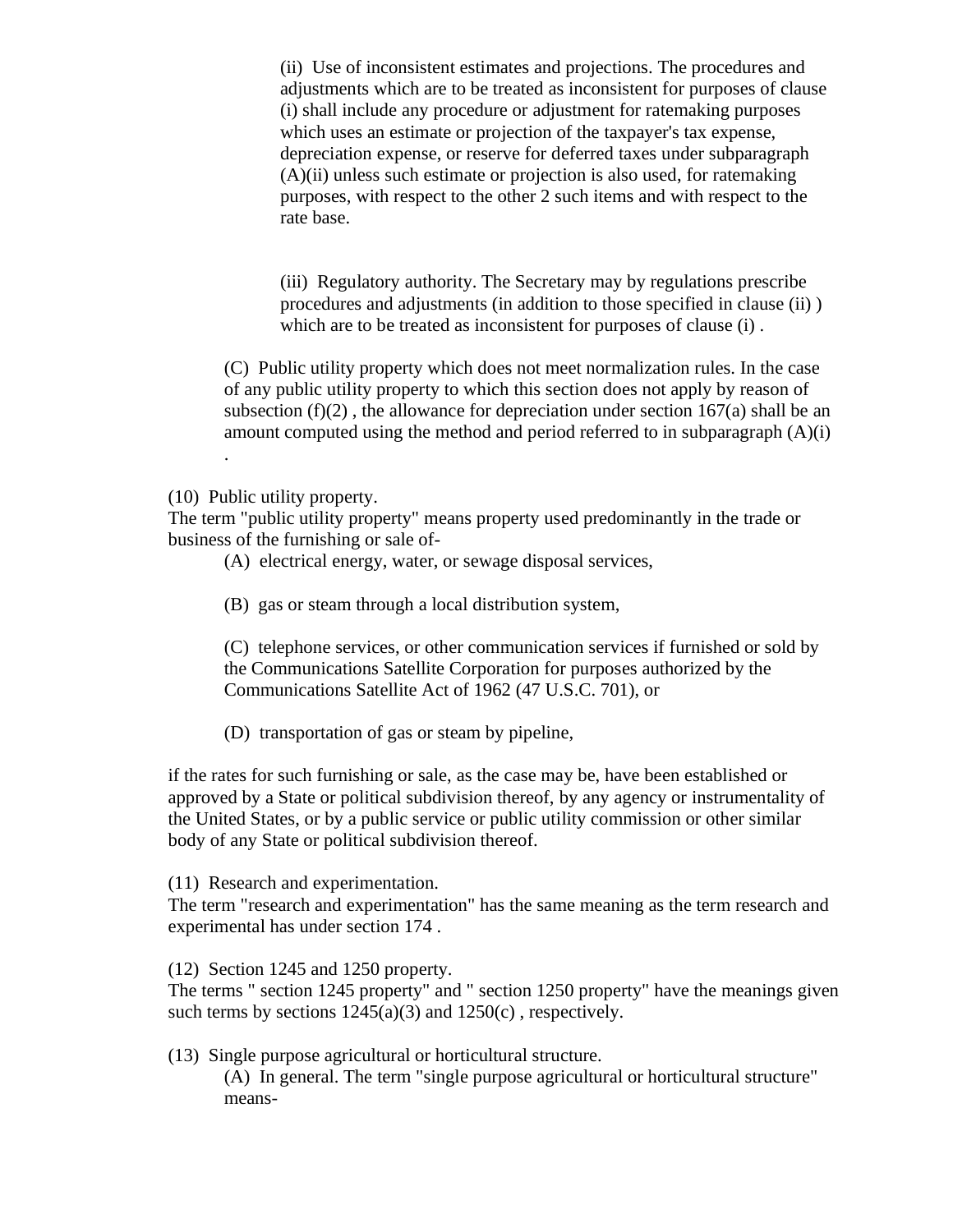- (i) a single purpose livestock structure, and
- (ii) a single purpose horticultural structure.

## (B) Definitions. For purposes of this paragraph -

(i) Single purpose livestock structure. The term "single purpose livestock structure" means any enclosure or structure specifically designed, constructed, and used-

(I) for housing, raising, and feeding a particular type of livestock and their produce, and

(II) for housing the equipment (including any replacements) necessary for the housing, raising, and feeding referred to in subclause (I) .

(ii) Single purpose horticultural structure. The term "single purpose horticultural structure" means-

> (I) a greenhouse specifically designed, constructed, and used for the commercial production of plants, and

(II) a structure specifically designed, constructed, and used for the commercial production of mushrooms.

(iii) Structures which include work space. An enclosure or structure which provides work space shall be treated as a single purpose agricultural or horticultural structure only if such work space is solely for-

> (I) the stocking, caring for, or collecting of livestock or plants (as the case may be) or their produce,

(II) the maintenance of the enclosure or structure, and

(III) the maintenance or replacement of the equipment or stock enclosed or housed therein.

(iv) Livestock. The term "livestock" includes poultry.

(14) Qualified rent-to-own property.

(A) In general. The term "qualified rent-to-own property" means property held by a rent-to-own dealer for purposes of being subject to a rent-to-own contract.

(B) Rent-to-own dealer. The term "rent-to-own dealer" means a person that, in the ordinary course of business, regularly enters into rent-to-own contracts with customers for the use of consumer property, if a substantial portion of those contracts terminate and the property is returned to such person before the receipt of all payments required to transfer ownership of the property from such person to the customer.

(C) Consumer property. The term "consumer property" means tangible personal property of a type generally used within the home for personal use.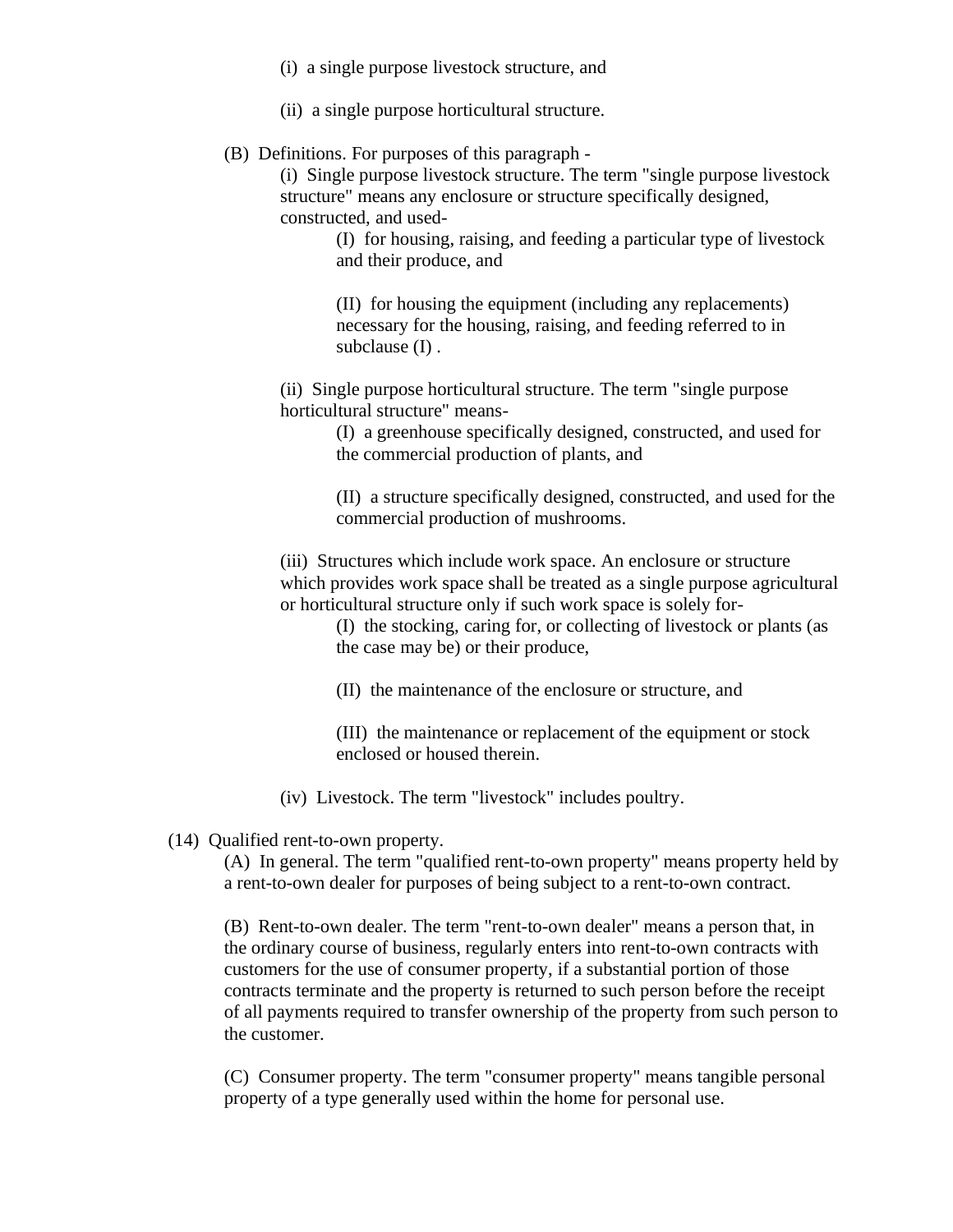(D) Rent-to-own contract. The term "rent-to-own contract" means any lease for the use of consumer property between a rent-to-own dealer and a customer who is an individual which-

(i) is titled "Rent-to-Own Agreement" or "Lease Agreement with Ownership Option," or uses other similar language,

(ii) provides for level (or decreasing where no payment is less than 40 percent of the largest payment), regular periodic payments (for a payment period which is a week or month),

(iii) provides that legal title to such property remains with the rent-to-own dealer until the customer makes all the payments described in clause (ii) or early purchase payments required under the contract to acquire legal title to the item of property,

(iv) provides a beginning date and a maximum period of time for which the contract may be in effect that does not exceed 156 weeks or 36 months from such beginning date (including renewals or options to extend),

(v) provides for payments within the 156-week or 36-month period that, in the aggregate, generally exceed the normal retail price of the consumer property plus interest,

(vi) provides for payments under the contract that, in the aggregate, do not exceed \$10,000 per item of consumer property,

(vii) provides that the customer does not have any legal obligation to make all the payments referred to in clause (ii) set forth under the contract, and that at the end of each payment period the customer may either continue to use the consumer property by making the payment for the next payment period or return such property to the rent-to-own dealer in good working order, in which case the customer does not incur any further obligations under the contract and is not entitled to a return of any payments previously made under the contract, and

(viii) provides that the customer has no right to sell, sublease, mortgage, pawn, pledge, encumber, or otherwise dispose of the consumer property until all the payments stated in the contract have been made.

#### (15) Motorsports entertainment complex.

(A) In general. The term "motorsports entertainment complex" means a racing track facility which-

(i) is permanently situated on land, and

(ii) during the 36-month period following the first day of the month in which the asset is placed in service, hosts 1 or more racing events for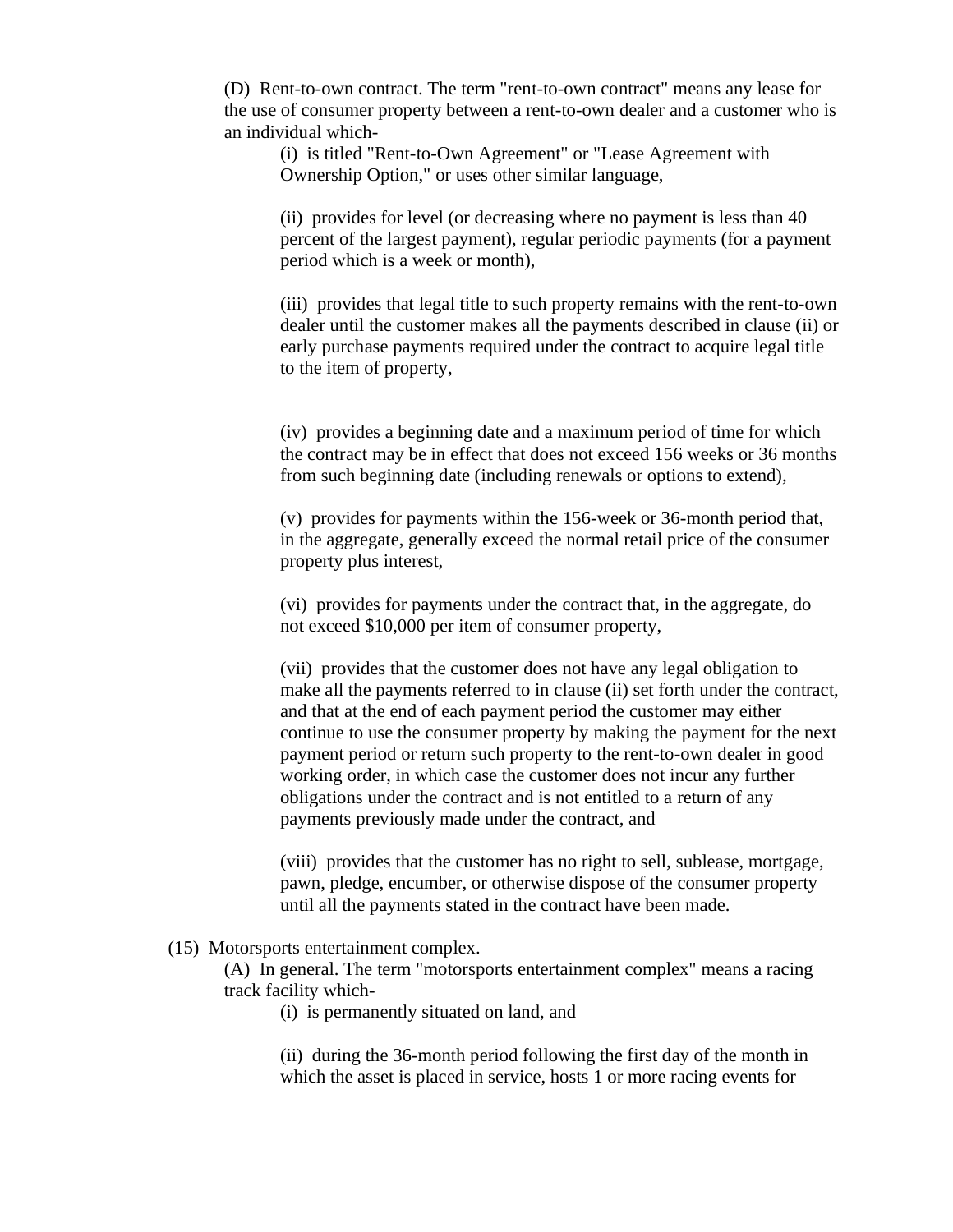automobiles (of any type), trucks, or motorcycles which are open to the public for the price of admission.

(B) Ancillary and support facilities. Such term shall include, if owned by the taxpayer who owns the complex and provided for the benefit of patrons of the complex-

(i) ancillary facilities and land improvements in support of the complex's activities (including parking lots, sidewalks, waterways, bridges, fences, and landscaping),

(ii) support facilities (including food and beverage retailing, souvenir vending, and other nonlodging accommodations), and

(iii) appurtenances associated with such facilities and related attractions and amusements (including ticket booths, race track surfaces, suites and hospitality facilities, grandstands and viewing structures, props, walls, facilities that support the delivery of entertainment services, other special purpose structures, facades, shop interiors, and buildings).

(C) Exception. Such term shall not include any transportation equipment, administrative services assets, warehouses, administrative buildings, hotels, or motels.

(D) Termination. Such term shall not include any property placed in service after December 31, 2020.

(16) Alaska natural gas pipeline.

The term "Alaska natural gas pipeline" means the natural gas pipeline system located in the State of Alaska which-

(A) has a capacity of more than 500,000,000,000 Btu of natural gas per day, and

 $(B)$  is-

(i) placed in service after December 31, 2013, or

(ii) treated as placed in service on January 1, 2014, if the taxpayer who places such system in service before January 1, 2014, elects such treatment.

Such term includes the pipe, trunk lines, related equipment, and appurtenances used to carry natural gas, but does not include any gas processing plant.

(17) Natural gas gathering line.

The term "natural gas gathering line" means-

(A) the pipe, equipment, and appurtenances determined to be a gathering line by the Federal Energy Regulatory Commission, and

(B) the pipe, equipment, and appurtenances used to deliver natural gas from the wellhead or a commonpoint to the point at which such gas first reaches-

(i) a gas processing plant,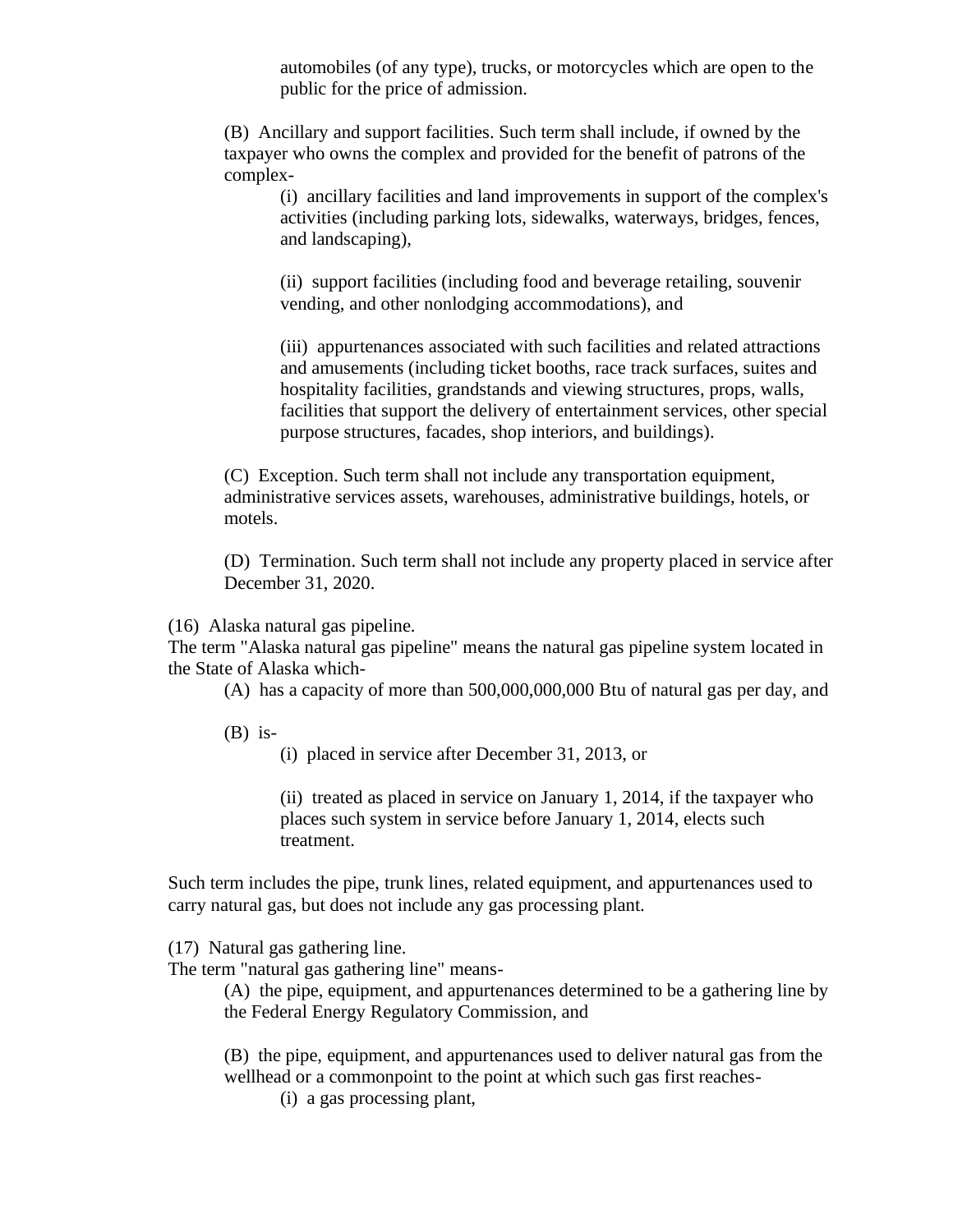(ii) an interconnection with a transmission pipeline for which a certificate as an interstate transmission pipeline has been issued by the Federal Energy Regulatory Commission,

(iii) an interconnection with an intrastate transmission pipeline, or

(iv) a direct interconnection with a local distribution company, a gas storage facility, or an industrial consumer.

(18) Qualified smart electric meters.

(A) In general. The term "qualified smart electric meter" means any smart electric meter which-

(i) is placed in service by a taxpayer who is a supplier of electric energy or a provider of electric energy services, and

(ii) does not have a class life (determined without regard to subsection (e) ) of less than 16 years.

(B) Smart electric meter. For purposes of subparagraph (A) , the term "smart electric meter" means any time-based meter and related communication equipment which is capable of being used by the taxpayer as part of a system that-

(i) measures and records electricity usage data on a time-differentiated basis in at least 24 separate time segments per day,

(ii) provides for the exchange of information between supplier or provider and the customer's electric meter in support of time-based rates or other forms of demand response,

(iii) provides data to such supplier or provider so that the supplier or provider can provide energy usage information to customers electronically, and

(iv) provides net metering.

#### (19) Qualified smart electric grid systems.

(A) In general. The term "qualified smart electric grid system" means any smart grid property which-

(i) is used as part of a system for electric distribution grid communications, monitoring, and management placed in service by a taxpayer who is a supplier of electric energy or a provider of electric energy services, and

(ii) does not have a class life (determined without regard to subsection (e) ) of less than 16 years.

(B) Smart grid property. For the purposes of subparagraph (A) , the term "smart grid property" means electronics and related equipment that is capable of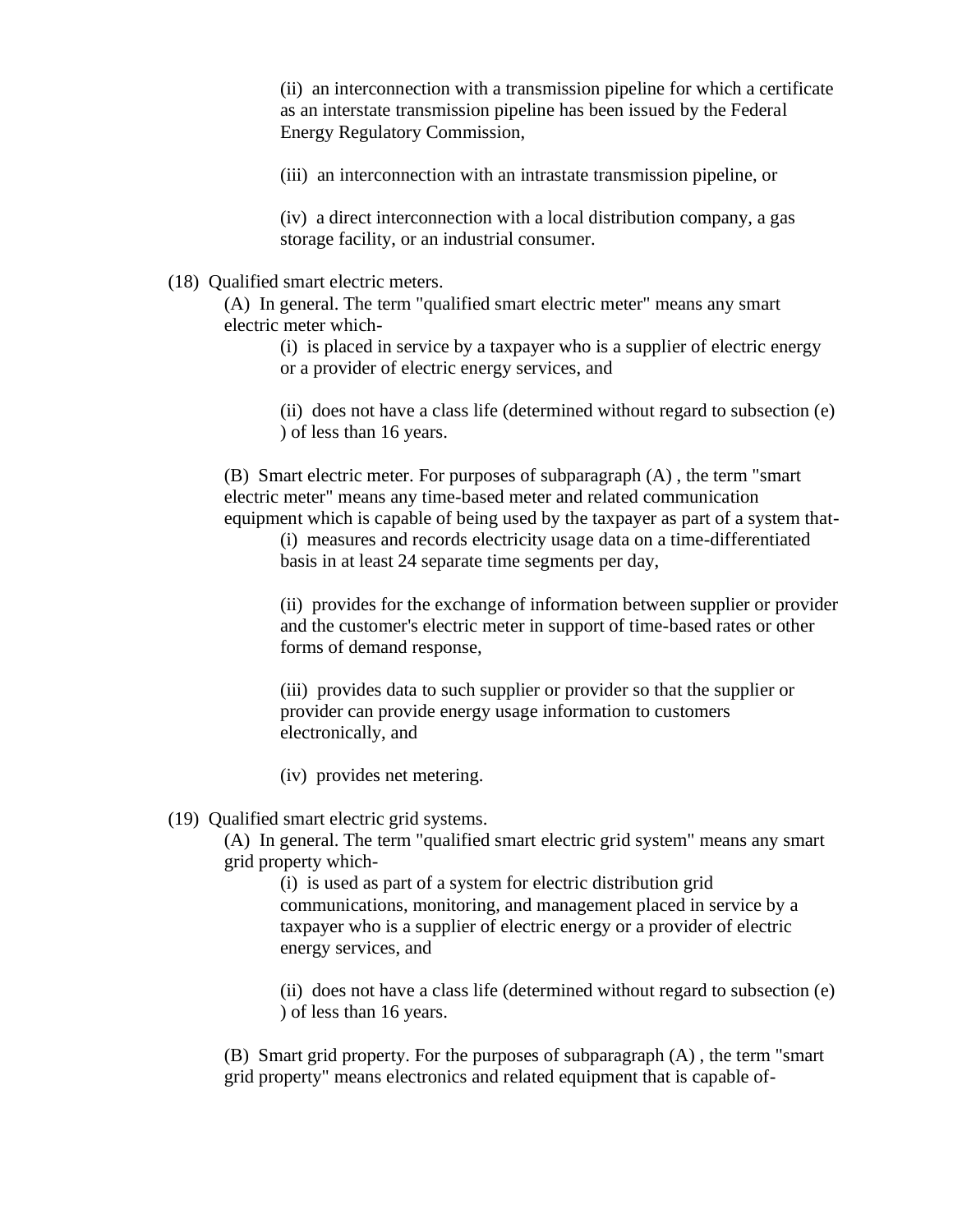(i) sensing, collecting, and monitoring data of or from all portions of a utility's electric distribution grid,

(ii) providing real-time, two-way communications to monitor or manage such grid, and

(iii) providing real time analysis of and event prediction based upon collected data that can be used to improve electric distribution system reliability, quality, and performance.

## (j) Property on Indian reservations.

(1) In general.

For purposes of subsection (a) , the applicable recovery period for qualified Indian reservation property shall be determined in accordance with the table contained in paragraph (2) in lieu of the table contained in subsection (c) .

(2) Applicable recovery period for Indian reservation property.

For purposes of paragraph (1) -

| In the case of:              | The applicable recovery period is: |
|------------------------------|------------------------------------|
| 3-year property              | 2 years                            |
| 5-year property              | 3 years                            |
| 7-year property              | 4 years                            |
| 10-year property             | 6 years                            |
| 15-year property             | 9 years                            |
| 20-year property             | 12 years                           |
| Nonresidential real property | 22 years                           |
|                              |                                    |

(3) Deduction allowed in computing minimum tax.

For purposes of determining alternative minimum taxable income under section 55 , the deduction under subsection (a) for qualified Indian reservation property shall be determined under this section without regard to any adjustment under section 56 .

(4) Qualified Indian reservation property defined.

For purposes of this subsection -

(A) In general. The term "qualified Indian reservation property" means property which is property described in the table in paragraph (2) and which is-

(i) used by the taxpayer predominantly in the active conduct of a trade or business within an Indian reservation,

(ii) not used or located outside the Indian reservation on a regular basis,

(iii) not acquired (directly or indirectly) by the taxpayer from a person who is related to the taxpayer (within the meaning of section  $465(b)(3)(C)$ ) ), and

(iv) not property (or any portion thereof) placed in service for purposes of conducting or housing class I, II, or III gaming (as defined in section 4 of the Indian Regulatory Act (25 U.S.C. 2703)).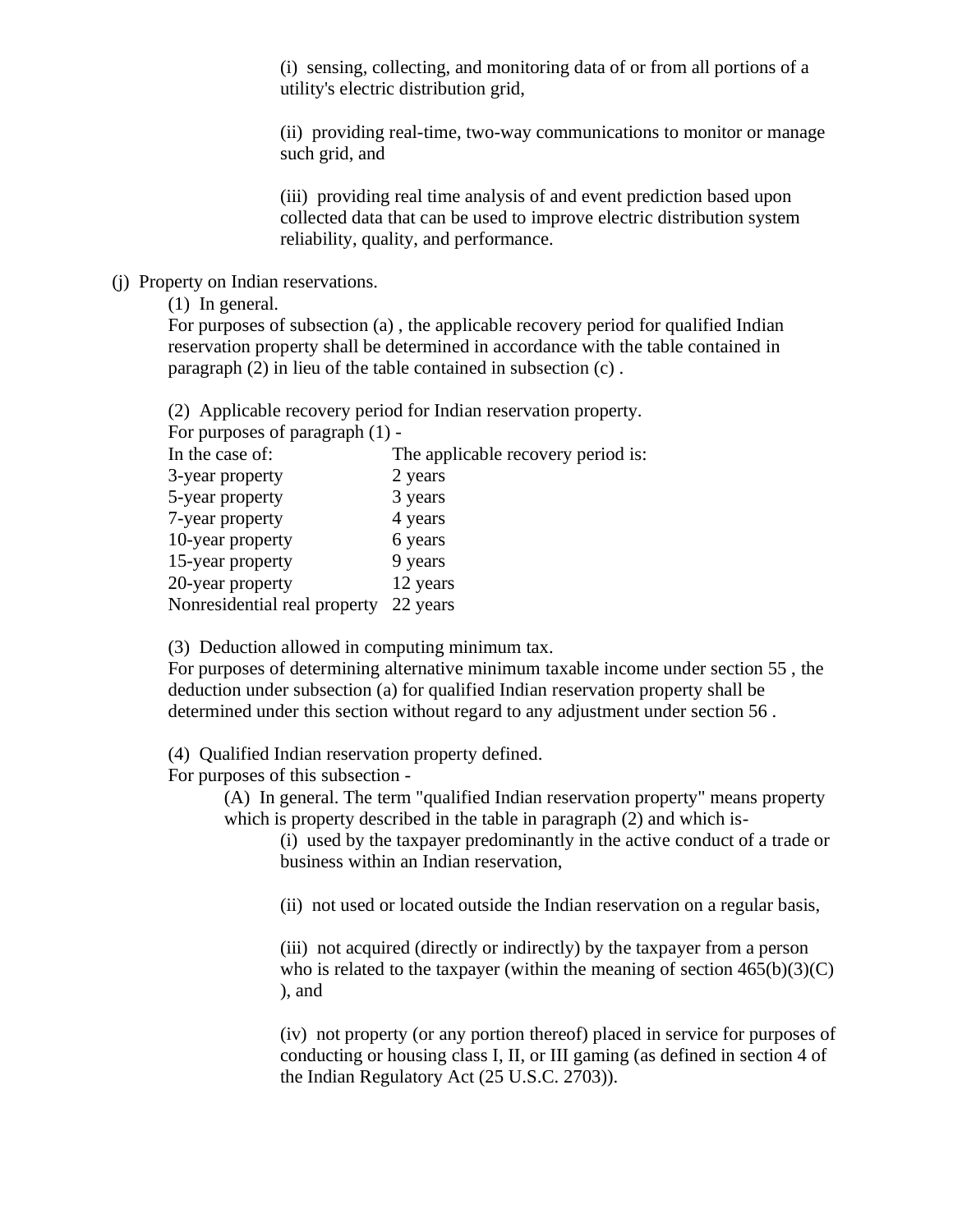(B) Exception for alternative depreciation property. The term "qualified Indian reservation property" does not include any property to which the alternative depreciation system under subsection (g) applies, determined-

(i) without regard to subsection  $(g)(7)$  (relating to election to use alternative depreciation system), and

(ii) after the application of section 280F(b) (relating to listed property with limited business use).

(C) Special rule for reservation infrastructure investment.

(i) In general. Subparagraph (A)(ii) shall not apply to qualified infrastructure property located outside of the Indian reservation if the purpose of such property is to connect with qualified infrastructure property located within the Indian reservation.

(ii) Qualified infrastructure property. For purposes of this subparagraph , the term "qualified infrastructure property" means qualified Indian reservation property (determined without regard to subparagraph (A)(ii) ) which-

(I) benefits the tribal infrastructure,

(II) is available to the general public, and

(III) is placed in service in connection with the taxpayer's active conduct of a trade or business within an Indian reservation.

Such term includes, but is not limited to, roads, power lines, water systems, railroad spurs, and communications facilities.

(5) Real estate rentals.

For purposes of this subsection , the rental to others of real property located within an Indian reservation shall be treated as the active conduct of a trade or business within an Indian reservation.

(6) Indian reservation defined.

For purposes of this subsection , the term "Indian reservation" means a reservation, as defined in-

(A) section 3(d) of the Indian Financing Act of 1974 (25 U.S.C. 1452(d)), or

(B) section 4(10) of the Indian Child Welfare Act of 1978 (25 U.S.C. 1903(10)).

For purposes of the preceding sentence, such section 3(d) shall be applied by treating the term "former Indian reservations in Oklahoma" as including only lands which are within the jurisdictional area of an Oklahoma Indian tribe (as determined by the Secretary of the Interior) and are recognized by such Secretary as eligible for trust land status under 25 CFR Part 151 (as in effect on the date of the enactment of this sentence).

(7) Coordination with nonrevenue laws.